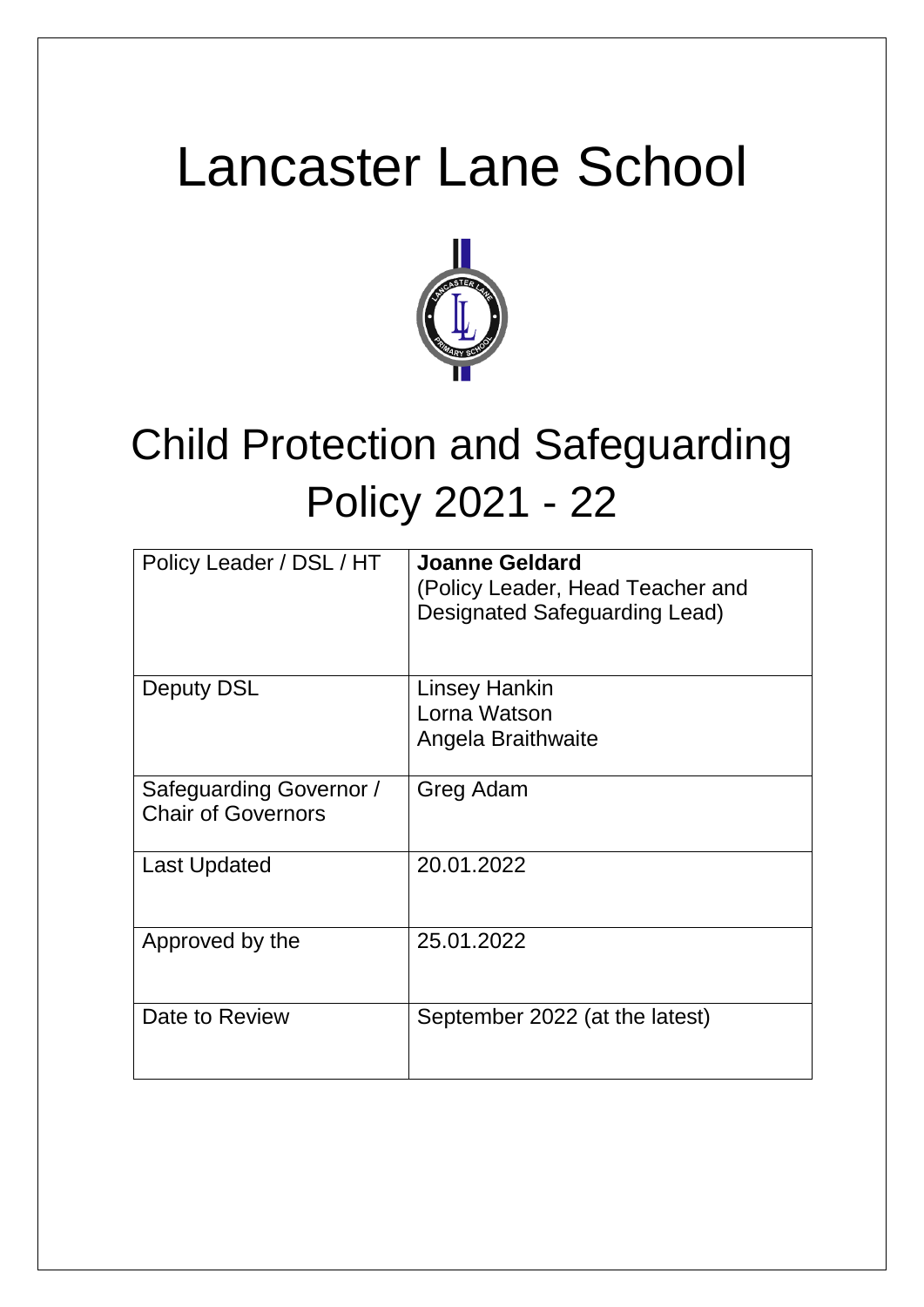| <b>Table of Contents</b>         |                                    |    |                                          |
|----------------------------------|------------------------------------|----|------------------------------------------|
| $\mathbf{1}$                     | <b>Context &amp; Rationale</b>     | 18 | Extremism & Radicalisation               |
| $\overline{2}$                   | <b>Definition</b>                  | 19 | <b>Private Fostering</b>                 |
| 3                                | Covid-19                           | 20 | Pupils with Family Members in            |
|                                  |                                    |    | Prison                                   |
| 4                                | <b>Law and Guidance</b>            | 21 | Peer on Peer Abuse including             |
|                                  |                                    |    | <b>Sexualised Abuse</b>                  |
| 5                                | Roles and Responsibilities         | 22 | <b>Serious Violence</b>                  |
| 6                                | Training and Induction             | 23 | <b>Online Safety and Personal</b>        |
|                                  |                                    |    | <b>Electronic Devices</b>                |
| $\overline{7}$                   | Multi-Agency Working               | 24 | Sexting & Sharing of Indecent            |
|                                  |                                    |    | Images                                   |
| 8                                | <b>Early Help</b>                  | 25 | <b>Context of Safeguarding Incidents</b> |
| 9                                | Abuse & Neglect                    | 26 | <b>Extra-Curricular Clubs and</b>        |
|                                  |                                    |    | <b>Activities</b>                        |
| 10                               | <b>Domestic Abuse</b>              | 27 | <b>Alternative Provision</b>             |
| 11                               | Homelessness                       | 28 | <b>Work Experience</b>                   |
| 12                               | <b>Children Missing from</b>       | 29 | <b>Manging Referrals</b>                 |
|                                  | Education                          |    |                                          |
| 13                               | <b>Child Criminal Exploitation</b> | 30 | Concerns about staff and                 |
|                                  |                                    |    | safeguarding practices                   |
| 14                               | <b>Child Sexual Exploitation</b>   | 31 | Allegations of Abuse against staff       |
| 15                               | <b>Modern Slavery</b>              | 32 | <b>Safer Recruitment</b>                 |
| 16                               | <b>Female Genital Mutilation</b>   | 33 | <b>Single Central Record</b>             |
| 17                               | <b>Forced Marriage</b>             | 34 | <b>Review</b>                            |
| Key Contacts. Roles and Training |                                    |    |                                          |
|                                  |                                    |    |                                          |

# **1. Context and Rationale**

Lancaster Lane school serves a mixed catchment area in Leyland. It has a changing demography with an increasing number of children entitled to the Pupil Premium Grant. The school employs an outreach worker for two days per week and a full time pastoral TA supports children in school. Alongside school staff, these two members of staff support children and their families with a range of issues. Safeguarding is at the heart of all we do.

Lancaster Lane School fully recognises the contribution we can make to protect children from harm and to support and promote the welfare of all children who are pupils at our school. This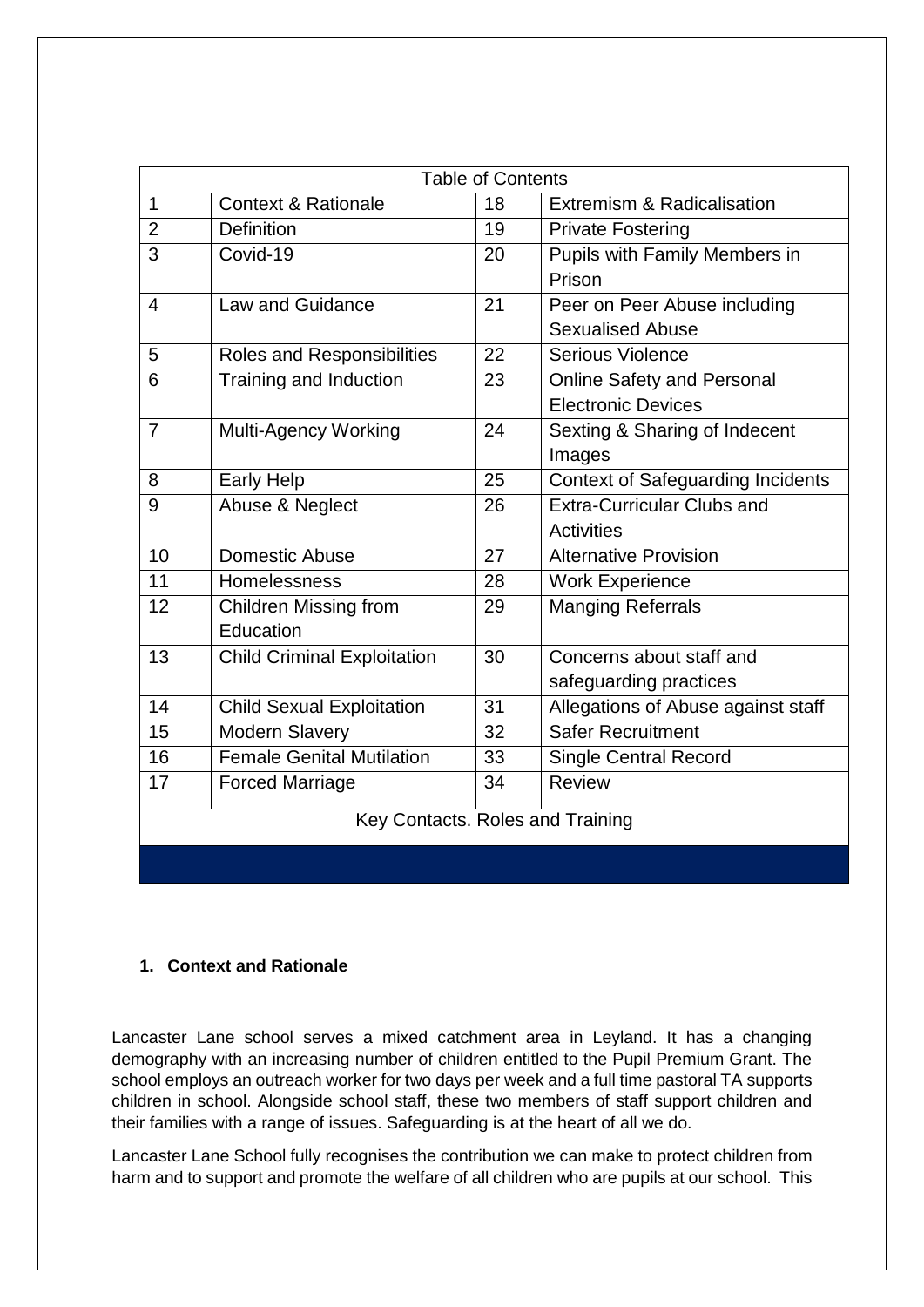policy applies to all stakeholders and includes pupils, staff, parents, governors, volunteers, placement students and visitors.

This policy will give clear direction to all stakeholders about expectations and our legal and moral responsibility to safeguard and promote the welfare of all children at our school.

Lancaster Lane School is committed to safeguarding and promoting the physical, mental and emotional welfare of every pupil. We implement a whole-school preventative approach to managing safeguarding concerns, ensuring that the wellbeing of pupils is at the forefront of all action taken. We recognise that **no single professional can have a full picture** of a child's needs and circumstances. If children and families are to receive the right help at the right time, **everyone** who comes into contact with them has a role to play in identifying concerns, sharing information and taking prompt action.

This policy sets out a clear and consistent framework for delivering this promise, in line with safeguarding legislation and statutory guidance. It will be achieved by:

- Ensuring that members of the governing board, the headteacher, staff and all stakeholders understand their responsibilities under safeguarding legislation and statutory guidance, are alert to the signs of child abuse, and know to refer concerns to the DSL. In addition, to ensure that staff are aware that ANYONE can make a referral.
- Teaching pupils how to keep safe and recognise behaviour that is unacceptable.
- Identifying and making provision for any pupil that has been subject to, or is at risk of, abuse, neglect, or exploitation.
- Creating a culture of safer recruitment by adopting procedures that help deter, reject or identify people who might pose a risk to children
- Endeavour to provide a safe and welcoming environment where children are respected and valued; where the voice of the child is listened to and is paramount
- Where it is believed that a child is at risk of or is suffering significant harm, the school will follow the procedures set out by our local Safeguarding Children Partnership arrangements.

[https://panlancashirescb.proceduresonline.com/chapters/contents.html#ind\\_cases](https://panlancashirescb.proceduresonline.com/chapters/contents.html#ind_cases)

# **2. Definitions**

The terms **"children"** and **"child"** refer to anyone under the age of 18.

The purpose of this safeguarding policy is to ensure every pupil at Lancaster Lane School is safe and protected from harm. The Department for Education (DfE) 'Keeping Children Safe in Education' (September 2021), states safeguarding and promoting the welfare of children is defined for the purposes of this guidance as:

- Protecting children from maltreatment;
- Preventing impairment of children's mental and physical health or development;
- Ensuring that children grow up in circumstances consistent with the provision of safe and effective care; and
- Taking action to enable all children to have the best outcomes

Children can abuse other children. This is generally referred to as **peer on peer abuse** and can take many forms. This can include (but is not limited to) bullying (including cyberbullying); sexual violence and sexual harassment; physical abuse such as hitting, kicking, shaking,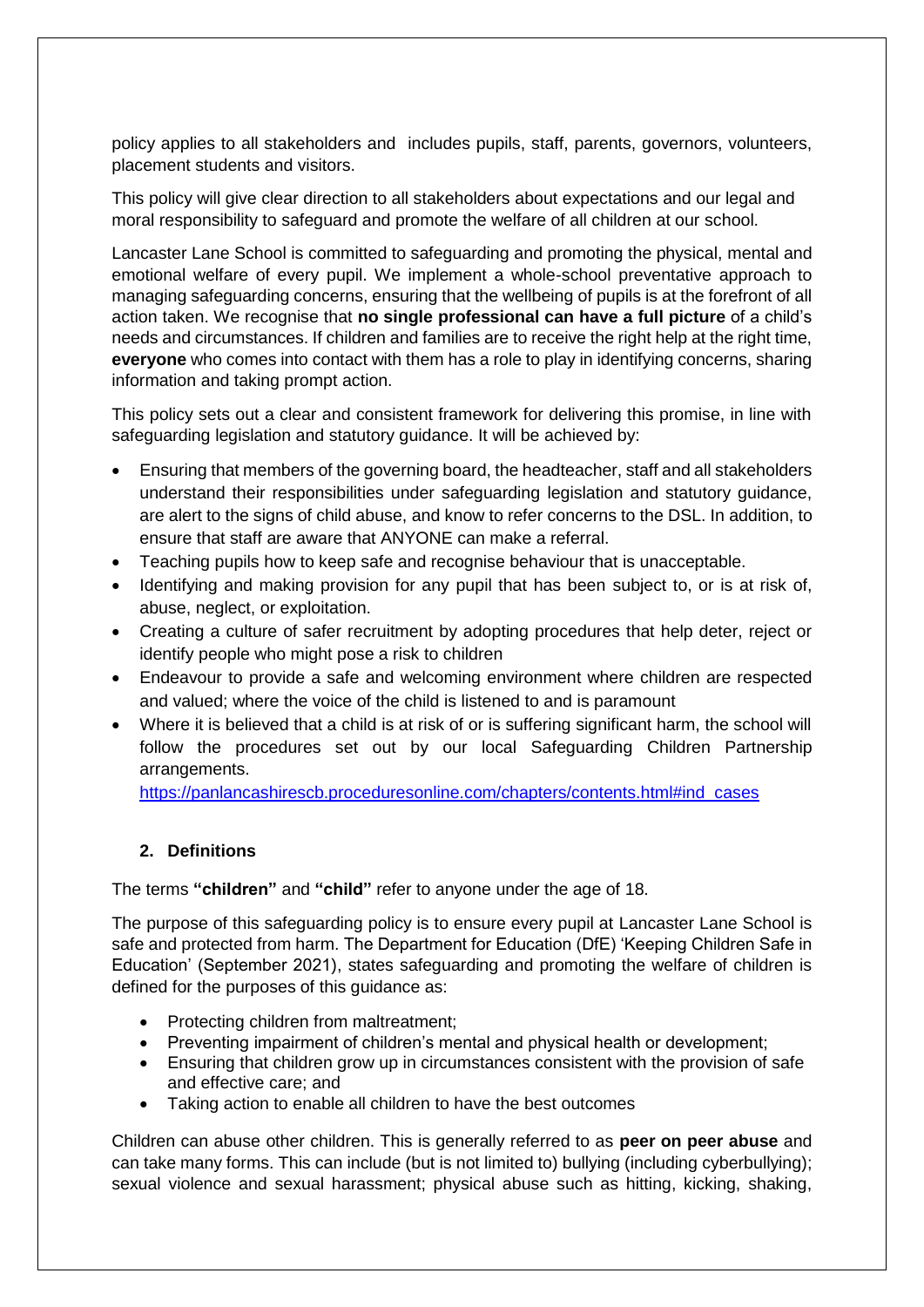biting, hair pulling, or otherwise causing physical harm; sexting and initiating/hazing type violence and rituals.

For the purposes of this policy, **"sexual violence"** refers to the following offences as defined under the Sexual Offences Act 2003:

- **Rape:** A person (A) commits an offence of rape if they intentionally penetrate the vagina, anus or mouth of another person (B) with their penis, B does not consent to the penetration, and A does not reasonably believe that B consents.
- **Assault by penetration:** A person (A) commits an offence if they intentionally penetrate the vagina or anus of another person (B) with a part of their body or anything else, the penetration is sexual, B does not consent to the penetration, and A does not reasonably believe that B consents.
- **Sexual assault:** A person (A) commits an offence of sexual assault if they intentionally touch another person (B), the touching is sexual, B does not consent to the touching, and A does not reasonably believe that B consents.
- **Causing someone to engage in sexual activity without consent:** A person (A) commits an offence if they intentionally cause another person (B) to engage in an activity, the activity is sexual, B does not consent to engaging in the activity, and A does not reasonably believe that B consents. This could include forcing someone to strip, touch themselves sexually, or to engage in sexual activity with a third party.

For the purposes of this policy, **"sexual harassment"** refers to unwanted conduct of a sexual nature that occurs online or offline, inside or outside of school. Sexual harassment is likely to violate a pupil's dignity, make them feel intimidated, degraded or humiliated, and create a hostile, offensive, or sexualised environment. If left unchallenged, sexual harassment can create an atmosphere that normalises inappropriate behaviour and may lead to sexual violence. Sexual harassment can include, but is not limited to:

- Sexual comments, such as sexual stories, lewd comments, sexual remarks about clothes and appearance, and sexualised name-calling.
- Sexual "jokes" and taunting.
- Physical behaviour, such as deliberately brushing against someone, interfering with someone's clothes, and displaying images of a sexual nature.
- Online sexual harassment, which may be standalone or part of a wider pattern of sexual harassment and/or sexual violence. This includes:
	- The consensual and non-consensual sharing of nude and semi-nude images and/or videos.
	- Sharing unwanted explicit content.
	- Upskirting.
	- Sexualised online bullying.
	- Unwanted sexual comments and messages, including on social media.
	- Sexual exploitation, coercion, and threats.

**Upskirting** refers to the act, as identified the Voyeurism (Offences) Act 2019, of taking a picture or video under another person's clothing, without their knowledge or consent, with the intention of viewing that person's genitals or buttocks, with or without clothing, to obtain sexual gratification, or cause the victim humiliation, distress or alarm. Upskirting is a criminal offence. Anyone, including pupils and staff, of any gender can be a victim of upskirting.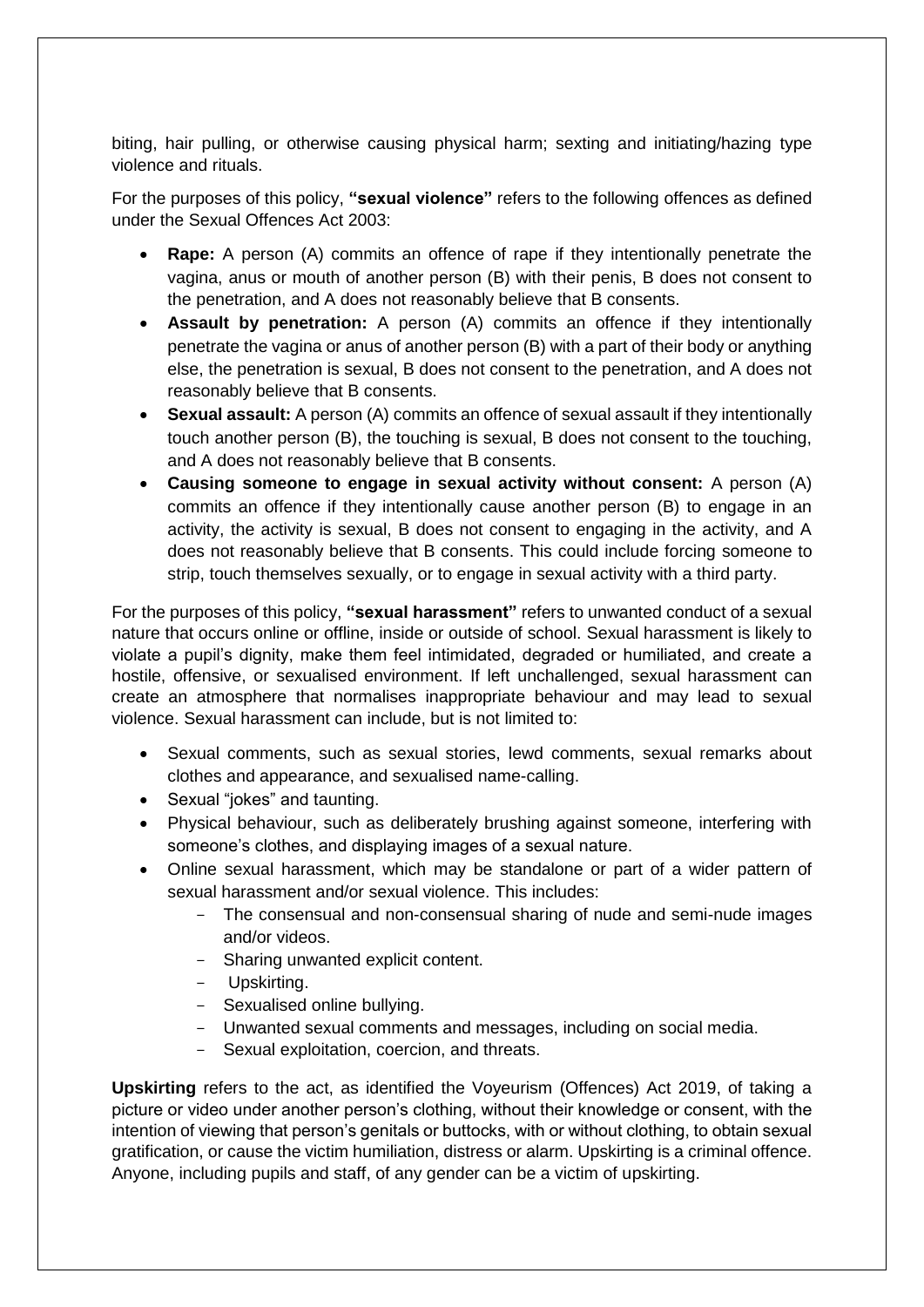**Consensual and non-consensual sharing of nude and semi-nude images and/or videos**, colloquially known as **"sexting" and "youth produced imagery"**, is defined as the sharing between pupils of sexually explicit content, including indecent imagery. **Indecent imagery** is defined as an image which meets one or more of the following criteria:

- Nude or semi-nude sexual posing
- A child touching themselves in a sexual way
- Any sexual activity involving a child
- Someone hurting a child sexually
- Sexual activity that involves animals

**Consent** is defined as having the freedom and capacity to choose to engage in sexual activity. Consent may be given to one sort of sexual activity but not another and can be withdrawn at any time during sexual activity and each time activity occurs. A person only consents to a sexual activity if they agree by choice to that activity and has the freedom and capacity to make that choice. Children under the age of 13 can never consent to any sexual activity. The age of consent is 16.

#### **3. Covid -19**

Keeping Children Safe in Education 2021 (KCSIE) remains in force throughout the response to coronavirus (COVID-19). However, Lancaster Lane School recognises that further measures or adaptations to current policies and procedures may be required in response to the pandemic in 2021/22. Any such measures will be detailed and communicated through addendums to the policy, when necessary, and shared with all stakeholders. Lancaster Lane School will continue to follow local and national guidance and adapt/amend this policy if required.

#### **4. Law and Guidance**

This policy has due regard to all relevant legislation and statutory guidance including, but not limited to:

- **[Education Act 2002](http://www.legislation.gov.uk/ukpga/2002/32/contents)**: Section 175 of the Education Act 2002 requires local education authorities and the governors of maintained schools and further education (FE) colleges to make arrangements to ensure that their functions are carried out with a view to safeguarding and promoting the welfare of children. Section 157 of the same act and the Education (Independent Schools Standards) (England) Regulations 2003 require proprietors of independent schools (including academies) to have arrangements to safeguard and promote the welfare of children.
- **[Working Together to Safeguard Children 2018](https://www.gov.uk/government/publications/working-together-to-safeguard-children--2)** guides education establishments of their role within inter-agency working to safeguard and promote the welfare of children. This is **the government's statutory guidance for all organisations and agencies** who work with, or carry out work related to, children in the United Kingdom.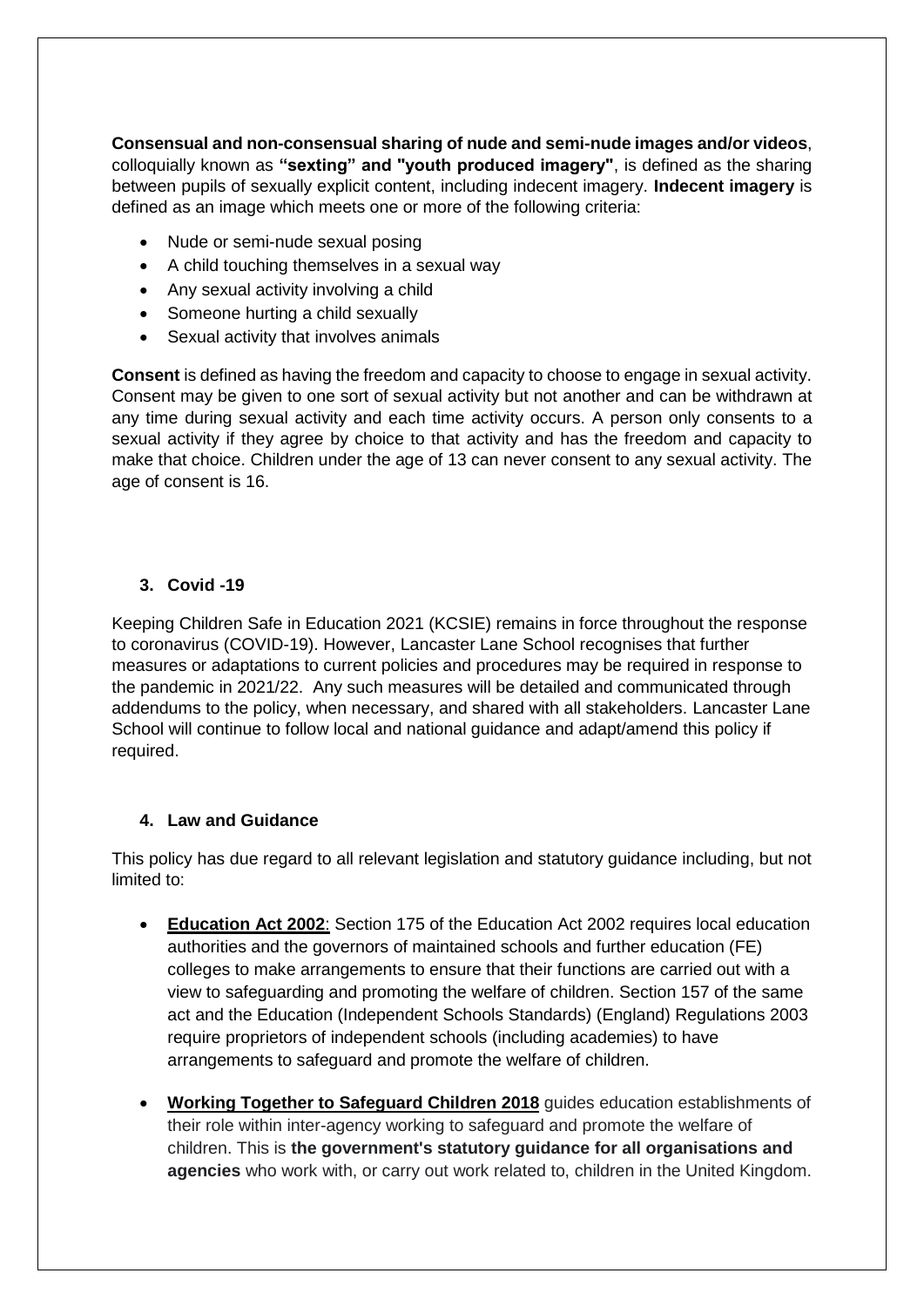- **[Keeping Children Safe in Education 2021](https://assets.publishing.service.gov.uk/government/uploads/system/uploads/attachment_data/file/892394/Keeping_children_safe_in_education_2020.pdf)**: The Department for Education (DfE) has updated the statutory safeguarding and child protection guidance for schools and colleges in England, Keeping children safe in education. This guidance sets out what schools and colleges in England must do to safeguard and promote the welfare of children and young people under the age of 18.
- **[Guidance for Safer Working Practice \(with Addendum April 2020\)](https://www.saferrecruitmentconsortium.org/GSWP%20COVID%20addendum%20April%202020%20final-1.pdf)**
- **[The Children Act 1989](http://www.legislation.gov.uk/ukpga/1989/41/contents) & 2004**
- **The Prevent Duty –** The Prevent duty is **the duty in the Counter-Terrorism and Security Act 2015** that's sets out guidance for the LA and its partners to have due regard to the need to prevent people from being drawn into terrorism.
- **FGM** as set out in the Female Genital Mutilation Act 2003 ("the 2003 Act"), as amended by the Serious Crime Act 2015.

# **Relevant Non-statutory guidance**

- DfE (2015) 'What to do if you're worried a child is being abused'
- DfE (2018) 'Information sharing'
- DfE (2017) 'Child sexual exploitation'
- DfE (2021) 'Sexual violence and sexual harassment between children in schools and colleges'
- DfE (2021) 'Recruit teachers from overseas'
- DfE (2020) 'Sharing nudes and semi-nudes: advice for education settings working with children and young people'

This policy operates in conjunction with the following school policies:

- Children Missing Education Policy
- Child Sexual Exploitation (CSE) Policy
- Prevent Duty Policy
- Anti-Bullying Policy
- Online Safety Policy
- Personal Electronic Devices Policy
- Data Protection Policy
- Photography Policy
- Whistleblowing Policy
- Allegations of Abuse Against Staff Policy
- Staff Code of Conduct
- Behavioural Policy

# **5. Roles and responsibilities**

**All staff** have a responsibility to: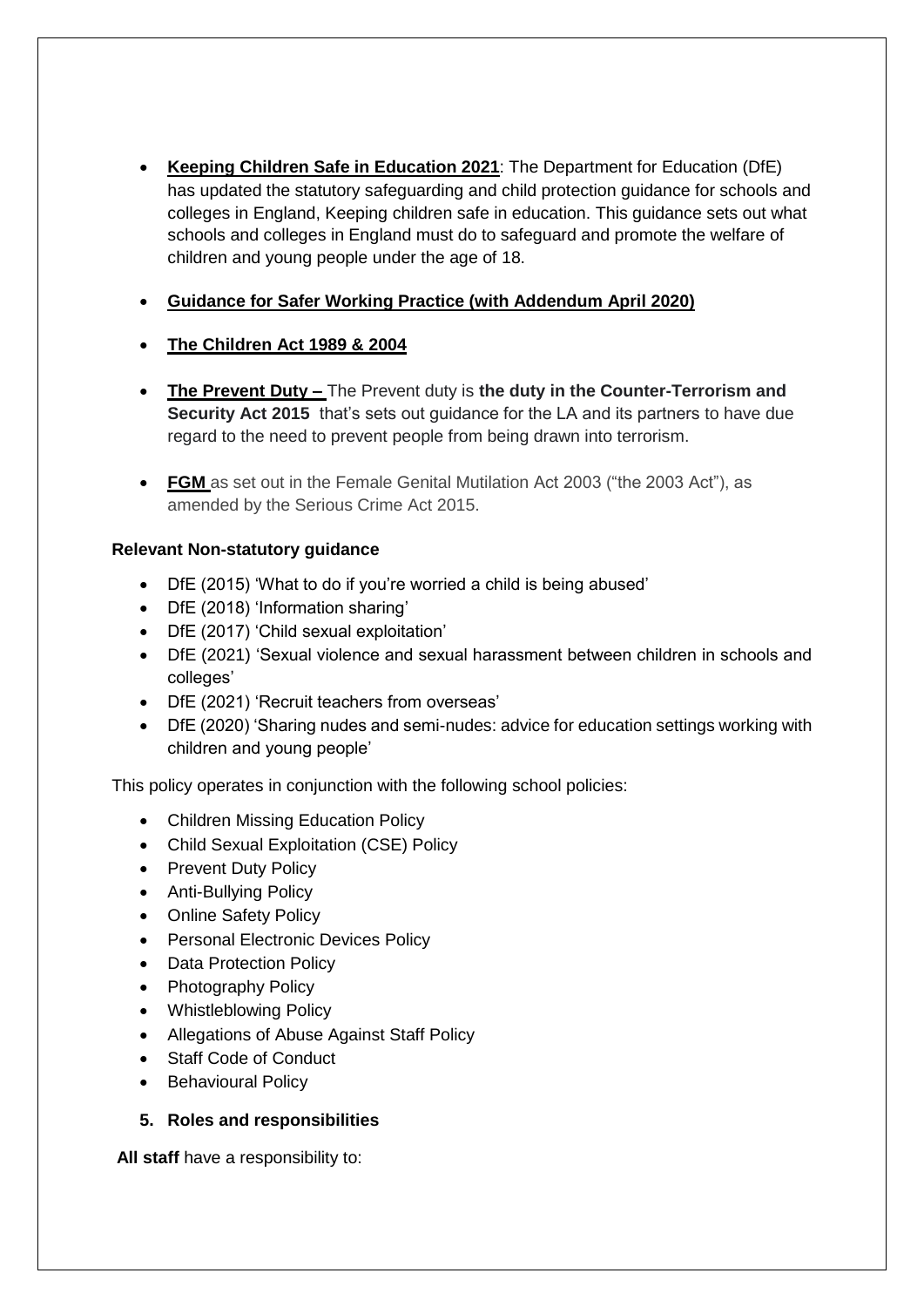- Consider, at all times, what is in the best interests of the pupil with a **child-centred approach**
- Contribute to, and maintain a **high safeguarding ethos** within the setting, with safeguarding pupils at the forefront of practice at all times
- Ensure ALL children have opportunities to communicate and know that they are **listened to**
- Contribute to **providing a curriculum** which will equip children with the skills to keep themselves safe and develop an attitude which will enable them to enter adulthood successfully and reach their full potential
- Establish effective, supportive, and **positive relationships** with parents, carers, pupils and other professionals
- Maintain an attitude of **'it could happen here'** where safeguarding is concerned
- Be proactive to provide a **safe environment** in which pupils can learn
- Be prepared to **identify** pupils or families who may benefit from **early help**
- Be aware of the **school's individual procedures** that support safeguarding, including all policies, internal reporting procedures, information and training provided
- Be aware of the role and **identity of the DSL** and deputy DSLs and seek them for advice if required
- Undertake **safeguarding training**, including online safety training, during induction and subsequently on a regular basis, including receiving bulletins, emails and briefings
- Be aware of the **local early help process** and understand their role in it.
- Be aware of, and understand, the process for making referrals to Children's Social Care, understanding that **anyone can make a referral**
- Understand how to make a referral to CSC and/or the police immediately, if at any point there is **a risk of immediate serious harm to a child**
- Be aware of and **understand the procedure to follow** in the event that a child confides they are being abused, exploited or neglected, in a timely manner
- Maintain appropriate **levels of confidentiality** when dealing with individual cases
- **Reassure victims** that they are being taken seriously, that they will be supported, and that they will be kept safe.
- Be aware of **safeguarding issues** that can put pupils at risk of harm.
- **Be aware of behaviours linked to issues** such as drug-taking, alcohol misuse, deliberately missing education, and sharing indecent images, and other signs that pupils may be at risk of harm
- Be fully aware of the importance of **mental health in relation to safeguarding** and that all staff should also be aware that mental health problems can, in some cases, be an indicator that a child has suffered or is at risk of suffering abuse, neglect or exploitation.

# **Teachers, including the headteacher, have a responsibility to:**

 Safeguard pupils' wellbeing and maintain public trust in the teaching profession as part of their professional duties, as outlined in the '**Teachers' Standards'**.

# **The Governing Board has a duty to:**

Take **strategic leadership responsibility** for the school's safeguarding arrangements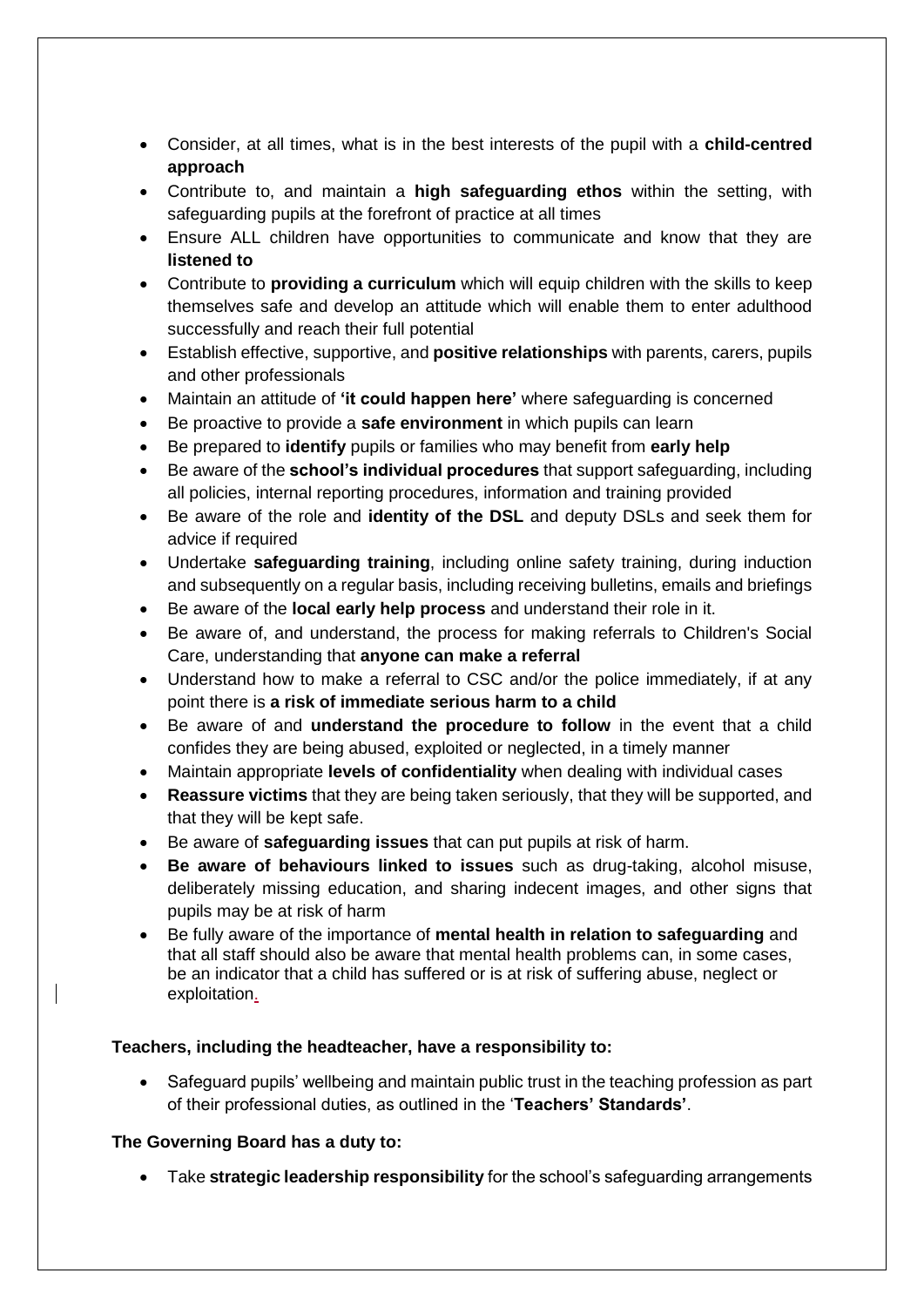- Ensure that the school **complies with its duties** under the above child protection and safeguarding legislation
- Comply with its obligations under section 14B of the Children Act 2004 to **supply the local safeguarding arrangements with information** to fulfil its functions
- Ensure that staff working directly with children **read and understand** at least Part One of KCSIE (Sept 2021)
- Ensure a **named Governor takes leadership responsibility** for safeguarding arrangements. In Lancaster Lane School, this is the Chair of Governors
- Appoint a member of staff from the SLT to the **role of DSL** and one or more deputy DSLs to provide support, and ensure that they are trained to the same standard as the DSL and that the roles are explicit in their job description(s). Ensure the provision of appropriate support, funding, training, resources, and time to carry out their role. In Lancaster Lane School this is the headteacher with the deputy headteacher, inclusion lead and family support workers as back-up DSLs.
- Facilitate and support a **whole-school approach to safeguarding**; this includes ensuring that safeguarding and child protection are at the forefront and **ethos** remains consistently high
- Ensure **systems are in place so that children to confidently report abuse**, knowing that their concerns will be treated seriously, and they can safely express their views and give feedback; these systems will be well-promoted, easily understood, and easily accessible. Ensure that the **voice of the child** is heard and acted upon.
- Ensure **effective and appropriate policies** and procedures in place
- Make sure that **pupils are taught about safeguarding**, including protection against dangers online (including when they are online at home), through teaching and learning opportunities, as part of providing a broad and balanced curriculum
- Adhere to statutory responsibilities by conducting **pre-employment checks on staff** who work with children
- Ensure the school has **clear systems and processes in place for identifying possible mental health problems in pupils,** including clear routes to escalate concerns and clear referral and accountability systems
- Make sure that at least one person on any recruitment panel has undertaken **safer recruitment training**
- Ensure that **all staff receive safeguarding and child protection training** updates, e.g. emails, as required, but at least annually, including a thorough induction
- Confirm that there are transparent procedures in place to handle **allegations against staff,** supply staff, volunteers and contractors
- Confirm that there are **procedures in place to make a referral to the DBS** and the Teaching Regulation Agency (TRA), where appropriate, if a person in regulated activity has been dismissed or removed due to safeguarding concerns or would have been had they not resigned
- Ensure that appropriate disciplinary procedures are in place, as well as **policies pertaining to the behaviour of pupils and staff**
- Ensure that **procedures are in place to eliminate unlawful discrimination**, harassment and victimisation, including those in relation to peer-on-peer abuse.
- Appoint a **designated teacher to promote the educational achievement of CLA** and ensure that this person has undergone appropriate training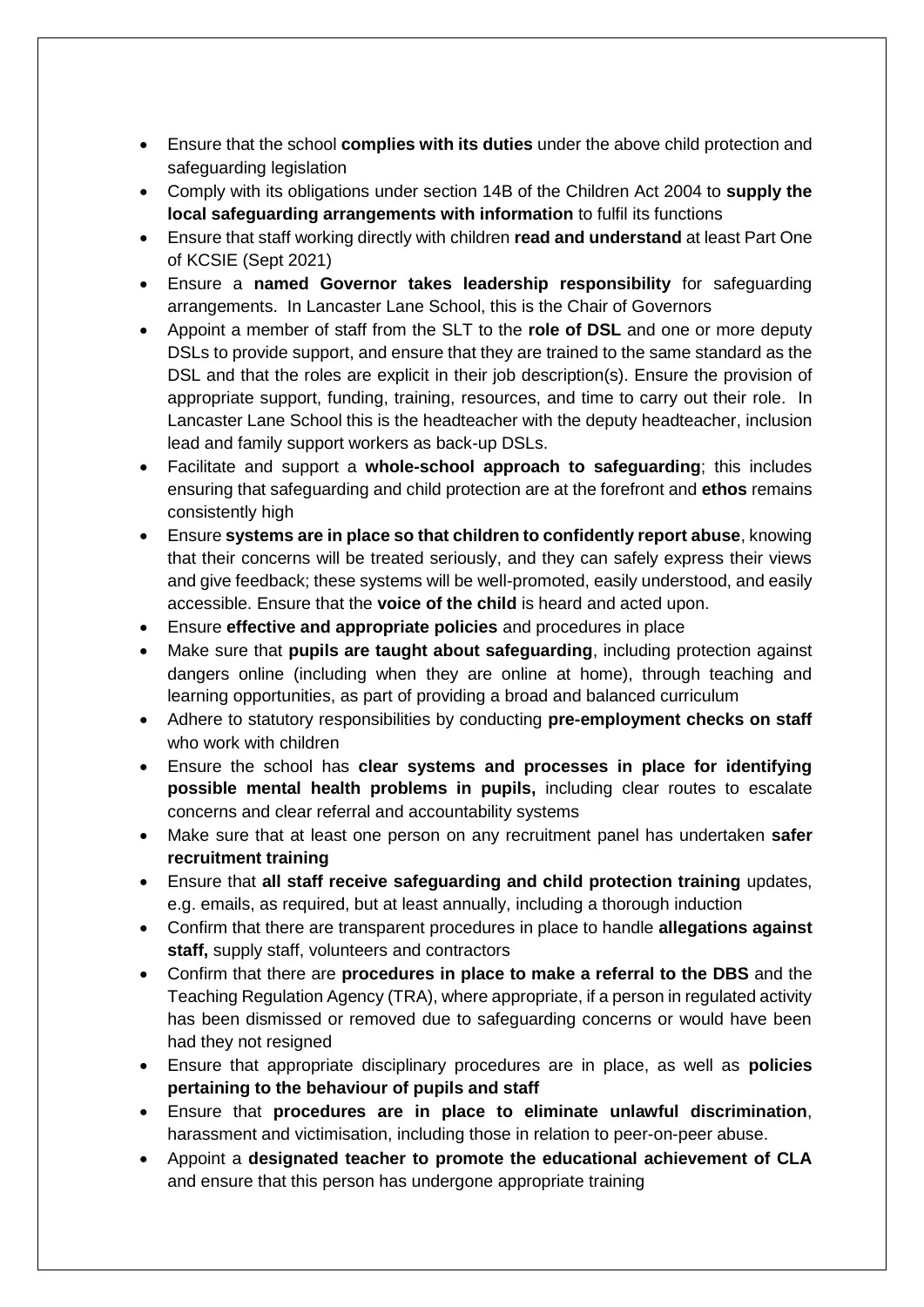- Ensure that the **appropriate level of check** is completed on Governors
- Create a culture where **staff are confident to challenge** senior leaders over any safeguarding concerns
- Ensure that **children are safe online** by ensuring that appropriate filters and monitoring systems are in place
- Ensure that **safeguarding is embedded within the curriculum**
- Ensure staff in school are aware of, and policies are personalised to reflect, an understanding of specific issues such as **peer on peer abuse** and safeguarding children with disabilities and special educational needs
- Ensure that all practice and procedures operate with the best interests of the child at the centre with a **firm child centred approach.**

# **The DSL has a duty to:**

- Take **lead responsibility for safeguarding** and child protection, including online safety, creating and maintaining a highly visible safeguarding culture
- Provide **advice, support and expertise to other staff** on child welfare, safeguarding and child protection matters.
- **Take part in strategy discussions,** inter-agency meetings and Child Protection Conferences and/or support other staff to do so.
- **Contribute to the** assessment of children, and/or support other staff to do so
- **Be available** during school hours for staff to discuss any safeguarding concerns
- Arrange, alongside the school, adequate and **appropriate cover** for any activities outside of school hours or terms.
- Refer cases:
	- To CSC where abuse and neglect are suspected, and support staff who make referrals CSC
	- To the Channel programme where radicalisation concerns arise, and support staff who make referrals to the Channel programme
	- To the DBS where a person is dismissed or has left due to harm, or risk of harm, to a child.
	- To the police where a crime may have been committed, in line with the National Police Chiefs' Council (NPCC) guidance
	- And to any other appropriate identified agency or partner.
- Act as a **point of contact** with the multi-agency partners
- Ensure **effective communication** and information sharing (when appropriate) between the team of DSLs
- Liaise with staff when deciding whether to make a referral by **liaising with relevant agencies** so that children's needs are considered holistically
- Liaise with the **senior mental health lead** and, where available, the Mental Health Support Team, where safeguarding concerns are linked to mental health.
- Promote **supportive engagement with parents** in safeguarding and promoting the welfare of children, including where families may be facing challenging circumstances
- Work with relevant staff, **taking lead responsibility for promoting educational outcomes** for children, by understanding the lasting impact that adversity and trauma can have on children's behaviour, mental health and wellbeing, knowing the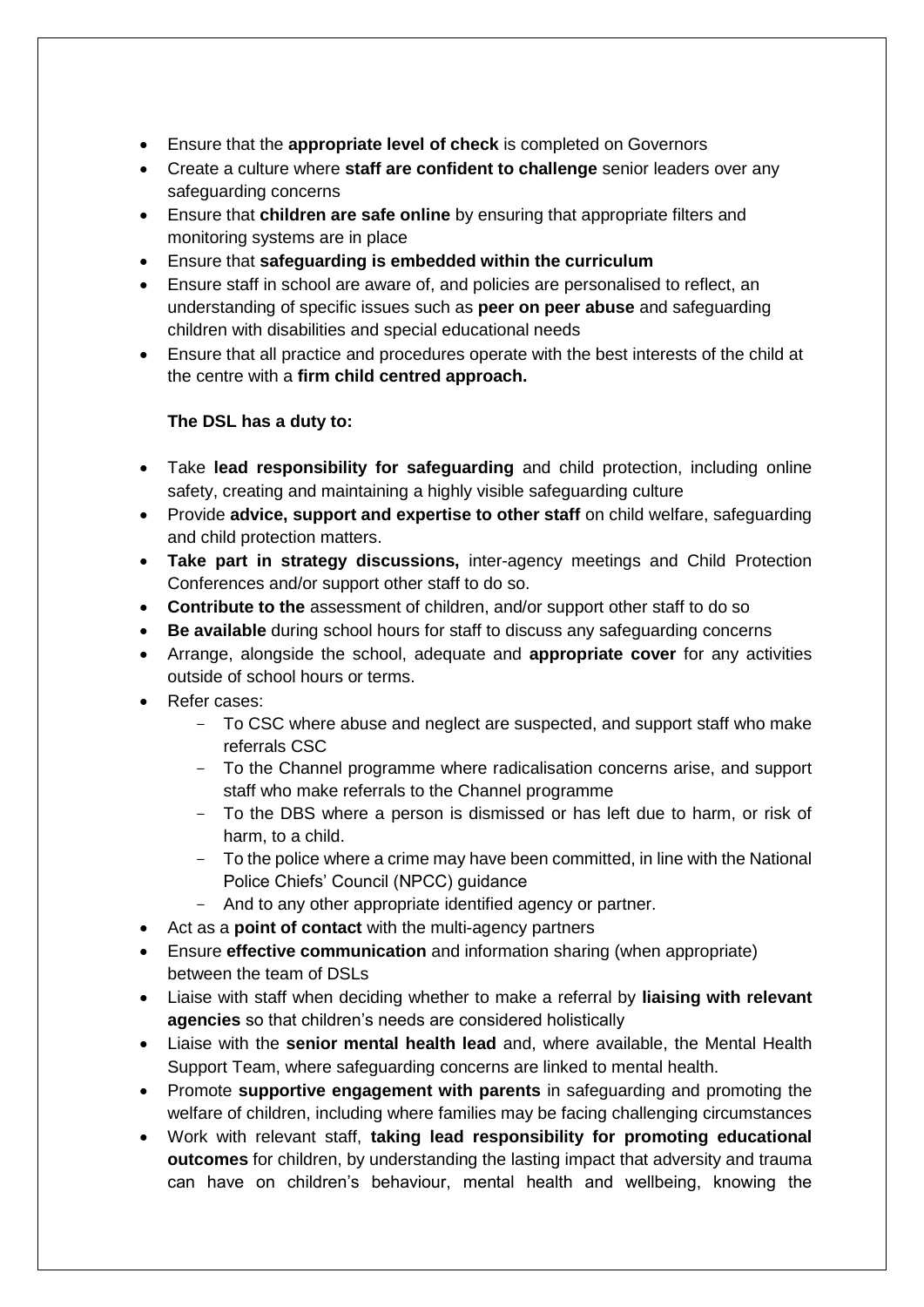safeguarding and child protection issues that children in need are experiencing, or have experienced, and identifying the impact that these issues might be having on their attendance, engagement and achievement at school. This includes:

- Ensuring that the school knows which pupils have or had a social worker
- Understanding the academic progress and attainment of these pupils
- Maintaining a culture of high aspirations for these pupils
- Supporting teachers to provide additional academic support or reasonable adjustments to help these pupils reach their potential
- Ensure that **child protection files are kept updated** and secure, monitoring the quality and accuracy of logs
- Ensure that a pupil's child protection **file is transferred** as soon as possible, and within five days, when transferring to a new school, and consider any additional information that should be shared to support a child's journey
- Ensure **all stakeholders understand the Child Protection Policy**, Keeping Children Safe in Education 2021 and internal procedures to report any concerns are transparent and understood by all. Ensure this information is given in **induction** and at regular intervals/ training
- Work with the governing board to ensure the school's Child Protection and **Safeguarding Policy is reviewed annually**, and the procedures are updated and reviewed regularly
- Ensure the school's **Child Protection and Safeguarding Policy is available publicly**, ensure that parents are aware of schools' responsibilities regarding safeguarding and child protection
- Undergo **DSL training**, and update this training at least every two years to remain compliant
- Ensure opportunities for **further training** and opportunities for upskilling are taken
- Encourage a culture of listening to children promoting **the voice of the child**
- **Recognise the importance of information sharing**, including within school, with other schools and with the safeguarding partners and other agencies by understanding relevant data protection legislation and regulations, especially the Data Protection Act 2018 and the UK GDPR
- Undertake **Prevent** awareness training
- Be provided with appropriate support and **supervision** in order to carry out the role safely and effectively
- Liaise with the Local Authority Personal Advisors for any Care Leavers.

Lancaster Lane School recognises that Deputy DSLs must be trained to same standard as the DSL.

**The designated teacher** has a responsibility for promoting the educational achievement of CLA and previously CLA (PLAC), and for children who have left care through adoption, special guardianship or child arrangement orders or who were adopted from state care outside England and Wales. In our setting, this is Lorna Watson, the school's Inclusion lead.

#### **6. Training and Induction**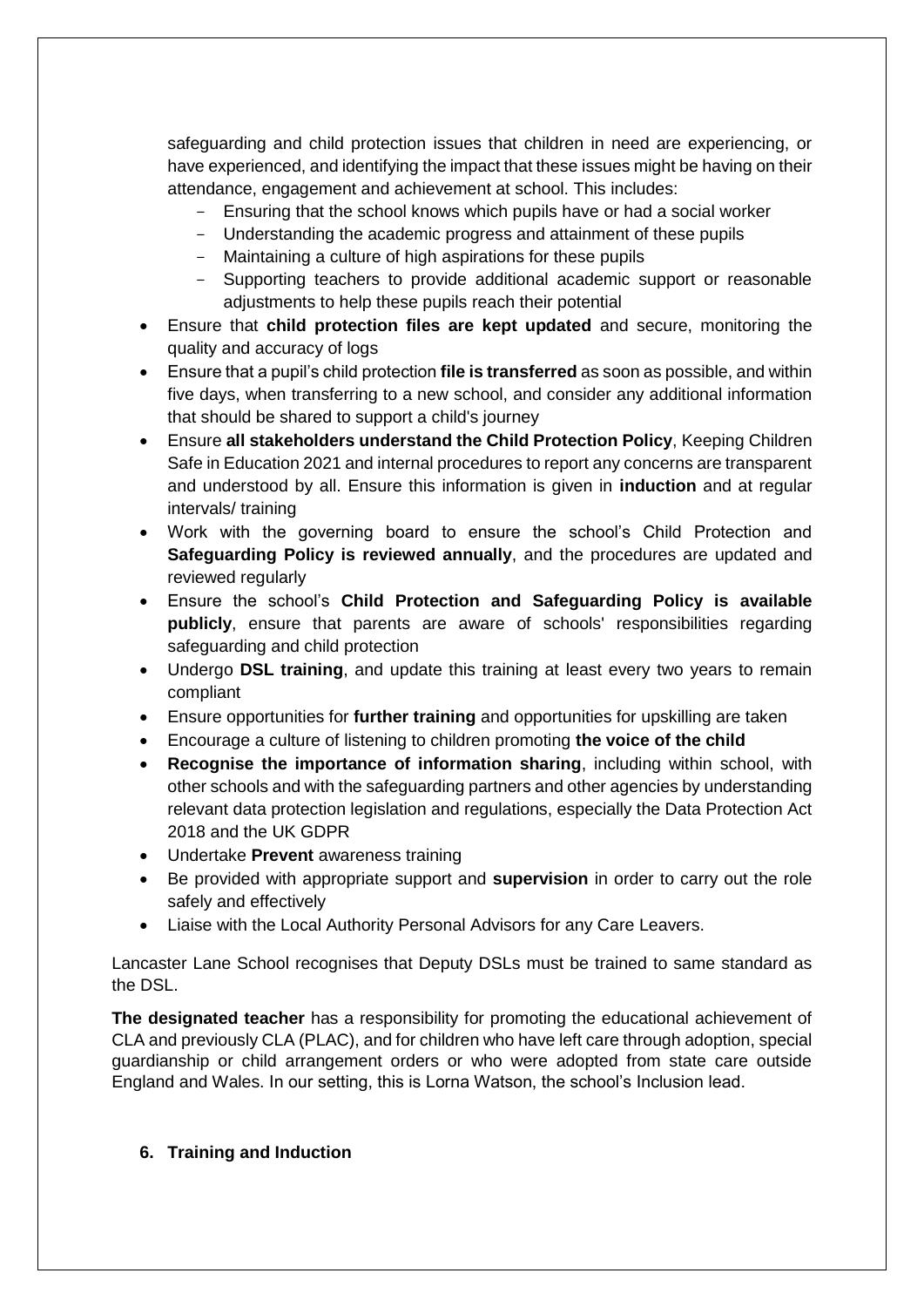Lancaster Lane School recognises the importance of ongoing staff training and development to keep staff aware of emerging issues and keeping the ethos of safeguarding high. Everybody has a role to play in safeguarding our children and we strive to ensure all staff are well informed and know what to do if they have any concerns. Staff members will undergo safeguarding and child protection training at induction, which will be updated on a regular basis and/or whenever there is a change in legislation.

The induction training will cover:

- The Child Protection and Safeguarding Policy
- The Peer-on-Peer Abuse and procedures.
- The Staff Code of Conduct
- Part one of 'Keeping children safe in education' (KCSIE) (or Annex A, if appropriate).
- The Behaviour Policy.
- The Children Missing Education Policy and / or The Attendance Policy, including the safeguarding response to children who go missing from education.
- Appropriate child protection and safeguarding training, including online safety training.
- $\bullet$  Information about the role and identity of the DSL and deputy DSL(s)
- How to record concerns in your setting
- Records are kept of all inductions

Following induction, Lancaster Lane School recognises the need to ensure continual, effective training to staff and other stakeholders.

- ALL staff and volunteers will receive Safeguarding Training (at least) annually
- The DSL/s will provide ALL staff, volunteers and governors with regular safeguarding updates
- ALL staff, volunteers and governors will read and show an understanding of any updates that are provided
- DSLs will attend DSL training every 2 years and update their knowledge, skills and understanding of relevant safeguarding issues on a regular basis
- The DSL will undertake Prevent awareness training
- At least one member of staff and one governor will attend Safer Recruitment Training. This will be renewed at least every 5 years
- ALL staff, volunteers and governors will undertake any additional specialised training on matters such as Child Sexual Exploitation, Prevent, Peer on Peer abuse, Online Safety, FGM etc as is deemed necessary by the DSL and that is particularly relevant to the context and needs of the setting
- Any staff member will discuss any specific training requirements or gaps in knowledge or understanding with the DSL/s
- Staff will receive opportunities to contribute towards and inform the safeguarding arrangements in the school
- Detailed records will be held of staff safeguarding training and ensure that no training becomes out of date.
- **7. Multi-Agency Working**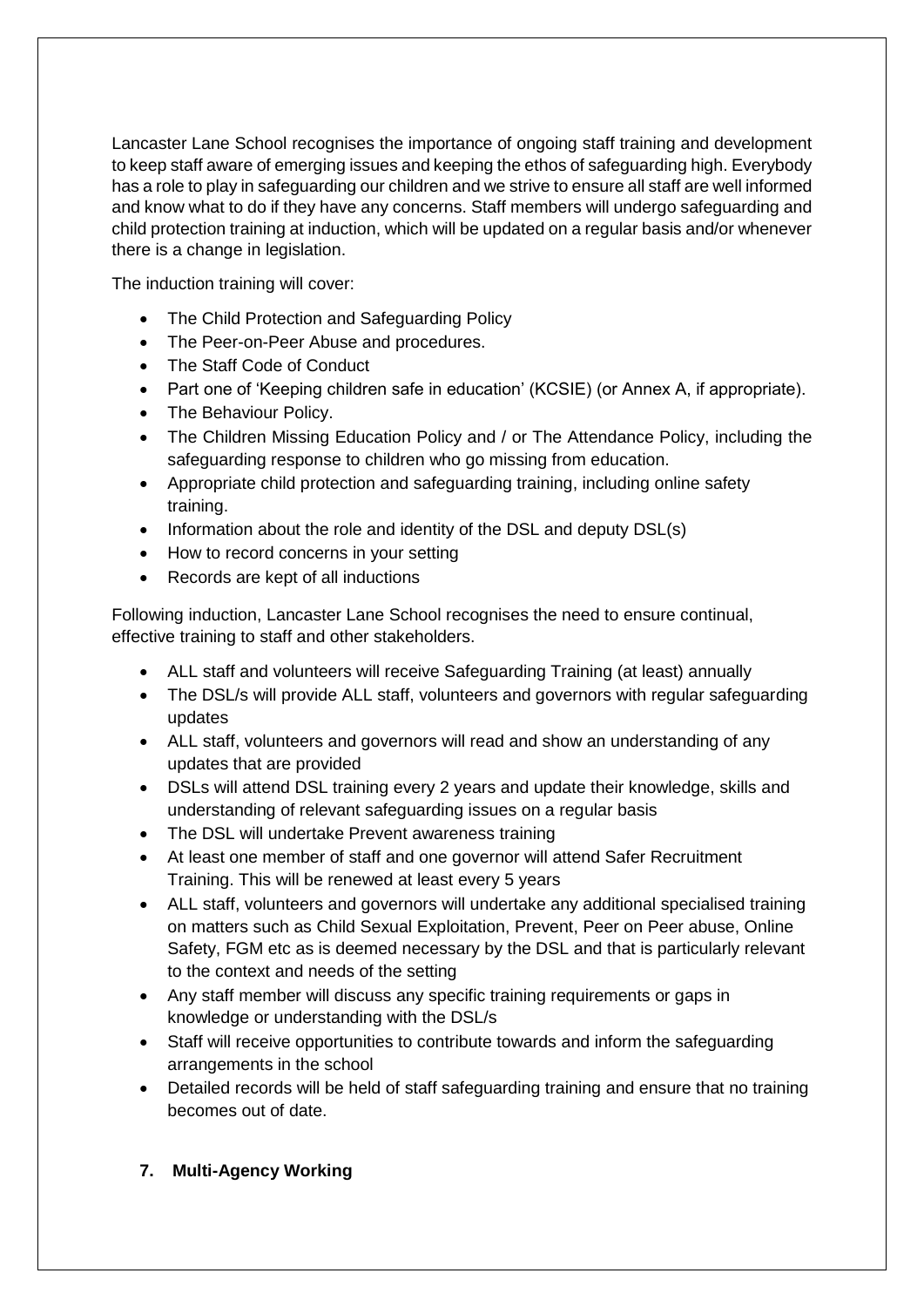The school contributes to multi-agency working as part of its statutory duty. The school is aware of and will follow the local safeguarding arrangements. Further details on [www.lancashiresafeguarding.org.uk](http://www.lancashiresafeguarding.org.uk/)

The school will be fully engaged, involved, and share information with local safeguarding arrangements. Once the school is named as a relevant agency by local safeguarding partners, it will follow its statutory duty to cooperate with the published arrangements in the same way as other relevant agencies.

The school will work with Children & Family Well – Being Team, CSC, the Police, Health services and other relevant partners and agencies for the benefit of families and children ensuring contribution to multi-agency plans to provide additional support.

Where a need for early help is identified, the school will allow access for CSC from the host LA and, where appropriate, a placing LA, for that LA to conduct (or consider whether to conduct) a section 17 or 47 assessment.

Lancaster Lane School also recognises the particular importance of inter-agency working in identifying and preventing CSE and CCE.

#### **Information sharing**

The school recognises the importance of proactive information sharing between professionals and local agencies in order to effectively meet pupils' needs and identify any need for early help.

Considering the above, staff will be aware that whilst the UK GDPR and the Data Protection Act 2018 place a duty on schools to process personal information fairly and lawfully, they also allow for information to be stored and shared for safeguarding purposes – data protection regulations do not act as a barrier to sharing information where failure to do so would result in the pupil being placed at risk of harm.

**Staff members will ensure that fear of sharing information does not stand in the way of their responsibility to promote the welfare and safety of pupils.** If staff members are in doubt about sharing information, they will speak to the DSL or deputy DSL(s).

#### **8. Early Help**

Early help means providing support as soon as the need emerges, at any point in a child's life. Staff at Lancaster Lane School recognise that any professional can provide early help. The school employs a family support worker for two days each week. Any pupil or family may benefit from early help, but staff will be alert to the potential need specifically for early help for pupils who:

- Are disabled, have certain health conditions, or have specific additional needs
- Have SEND, regardless of whether they have a statutory EHC plan
- Have mental health needs
- Are young carers
- Show signs of being drawn into anti-social or criminal behaviour, including gang involvement and association with organised crime groups or county lines
- Are frequently missing or going missing from care or from home
- Are at risk of modern slavery, trafficking, or sexual or criminal exploitation
- Are at risk of being radicalised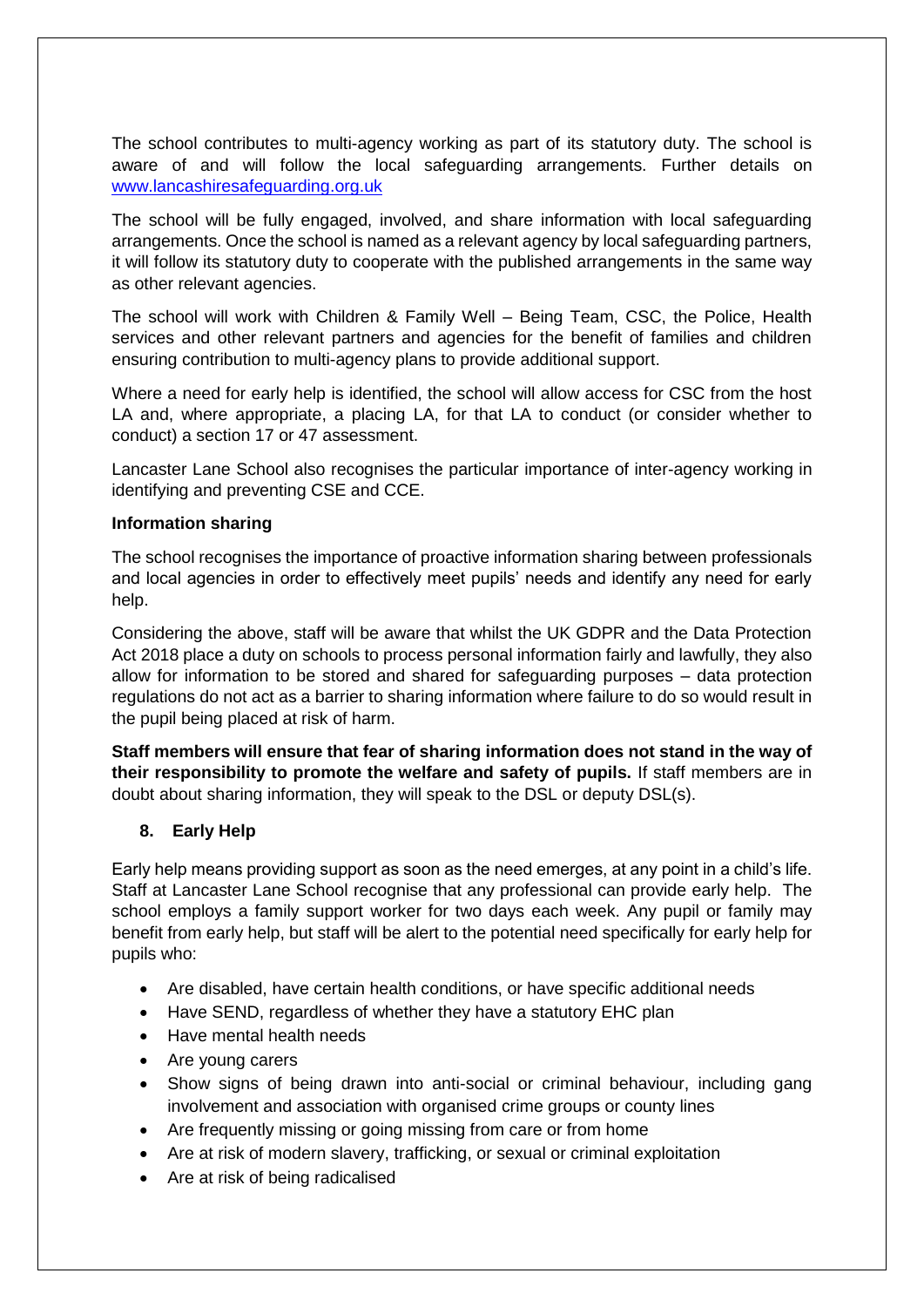- Is misusing drugs or alcohol
- Have family members in prison, or are affected by parental offending
- Are in a family circumstance presenting challenges for them, such as drug and alcohol misuse, adult mental health problems, or domestic abuse
- Misuse drugs or alcohol
- Have returned home to their family from care
- Are at risk of HBA, such as FGM or forced marriage
- Are privately fostered
- Are persistently absent from education, including persistent absences for part of the school day
- Show any other early signs of abuse, neglect any other identified reason not listed above that requires extra support or intervention to improve outcomes for families and children.

The DSL or back-up DSLs will take the lead where early help is appropriate and consent has been gained. This includes liaising with other agencies and setting up an inter-agency assessment as appropriate. The local early help process will be followed as required to help provide the right, effective support at the right time.

Staff may be required to support other agencies and professionals in an early help assessment, in some cases acting as the lead practitioner. Any such cases will be kept under constant review assessing the impact of the support.

#### **We therefore ensure that:**

- All staff and volunteers can identify the risk factors that indicate a family or pupil may benefit from Early Help and can follow school procedures to share this with the DSL
- DSLs (and back up DSLs) will undertake a Family Early Help Assessment, when appropriate, to identify what Early Help is required
- DSLs will signpost and refer to appropriate support agencies
- DSLs will lead on TAF meetings where is it appropriate for them to do so
- DSLs will follow the local safeguarding processes and refer to Children's Social Care where Early Help has not been successful in reducing risk and meeting unmet needs using **[Lancashire Continuum of Need and Thresholds Guidance](http://www.lancashiresafeguarding.org.uk/resources/assessment-and-referral.aspx)**

#### **9. Abuse and neglect**

**Abuse** is defined as a form of maltreatment of a child which involves inflicting harm or failing to act to prevent harm. Children may be abused in a family, institutional or community setting by those known to them or by others, e.g. via the internet. Abuse can take place wholly online, or technology may be used to facilitate offline abuse. Children may be abused by one or multiple adults or other children.

**Physical abuse** is defined as a form of abuse which may involve actions such as hitting, shaking, throwing, poisoning, burning or scalding, drowning, suffocating, or otherwise causing physical harm to a child. Physical abuse can also be caused when a parent fabricates the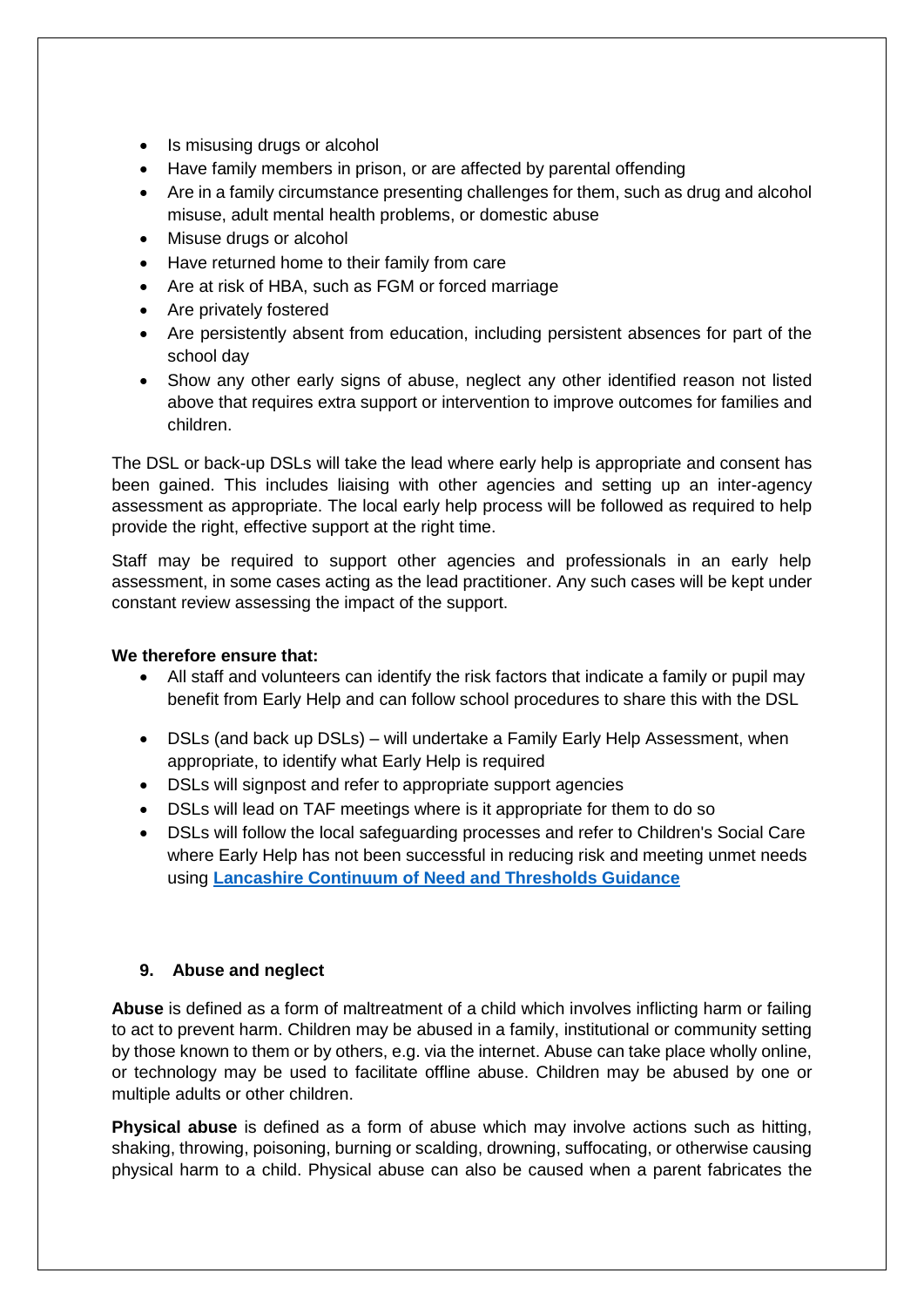symptoms of, or deliberately induces, illness in a child. Staff are aware of Female Genital Mutilation, a form of Physical abuse.

**Emotional abuse** is defined as the persistent emotional maltreatment of a child such as to cause severe and adverse effects on the child's emotional development. This may involve conveying to a child that they are worthless, unloved, inadequate, or valued only insofar as they meet the needs of another person. It may include not giving the child the opportunities to express their views, deliberately silencing them, 'making fun' of what they say or how they communicate. It may feature age or developmentally inappropriate expectations being imposed on children, such as interactions that are beyond their developmental capability, overprotection and limitation of exploration and learning, or preventing the child from participating in normal social interaction. **It may involve seeing or hearing the ill-treatment of another.** It may involve serious bullying, including cyberbullying, causing the child to frequently feel frightened or in danger, or the exploitation or corruption of children. Some level of emotional abuse is involved in all types of maltreatment of a child, but it may also occur alone.

**Sexual abuse** is defined as abuse that involves forcing or enticing a child to take part in sexual activities, not necessarily involving violence, and regardless of whether the child is aware of what is happening. This may involve physical contact, including assault by penetration, or nonpenetrative acts, such as masturbation, kissing, rubbing, and touching outside of clothing. It may also include non-contact activities, such as involving children in looking at, or in the production of, sexual images, encouraging children to behave in sexually inappropriate ways, or grooming a child in preparation for abuse. Sexual abuse can be perpetrated by people of any gender and age.

**Neglect** is defined as the persistent failure to meet a child's basic physical and/or psychological needs, likely to result in serious impairment of a child's health or development. This may involve a parent or carer failing to provide a child with adequate food, clothing or shelter (including exclusion from home or abandonment); failing to protect a child from physical or emotional harm or danger; failing to ensure adequate supervision (including through the use of inappropriate caregivers); or failing to ensure access to appropriate medical care or treatment. It may also include neglect of, or unresponsiveness to, a child's basic emotional needs.

- All staff will be aware of the indicators of abuse and neglect and be vigilant and always raise concerns with the DSL. All staff, especially the DSL and deputy DSL(s), will be aware that safeguarding incidents and/or behaviours can be associated with contextual factors outside the school and/or can occur between children outside of these environments; this includes being aware that pupils can at risk of abuse or exploitation in situations outside their families (extra-familial harms.)
- All staff will be aware that technology is a significant component in many safeguarding and wellbeing issues, including online abuse, cyberbullying, radicalisation and the sharing of indecent images.
- ALL staff understand that children who perpetrate abuse or display harmful behaviour should be treated as victims first and foremost and supported in the same way a victim of abuse would be supported - Risk Assessments will be undertaken where a child's behaviour poses a risk to others, themselves or the environment.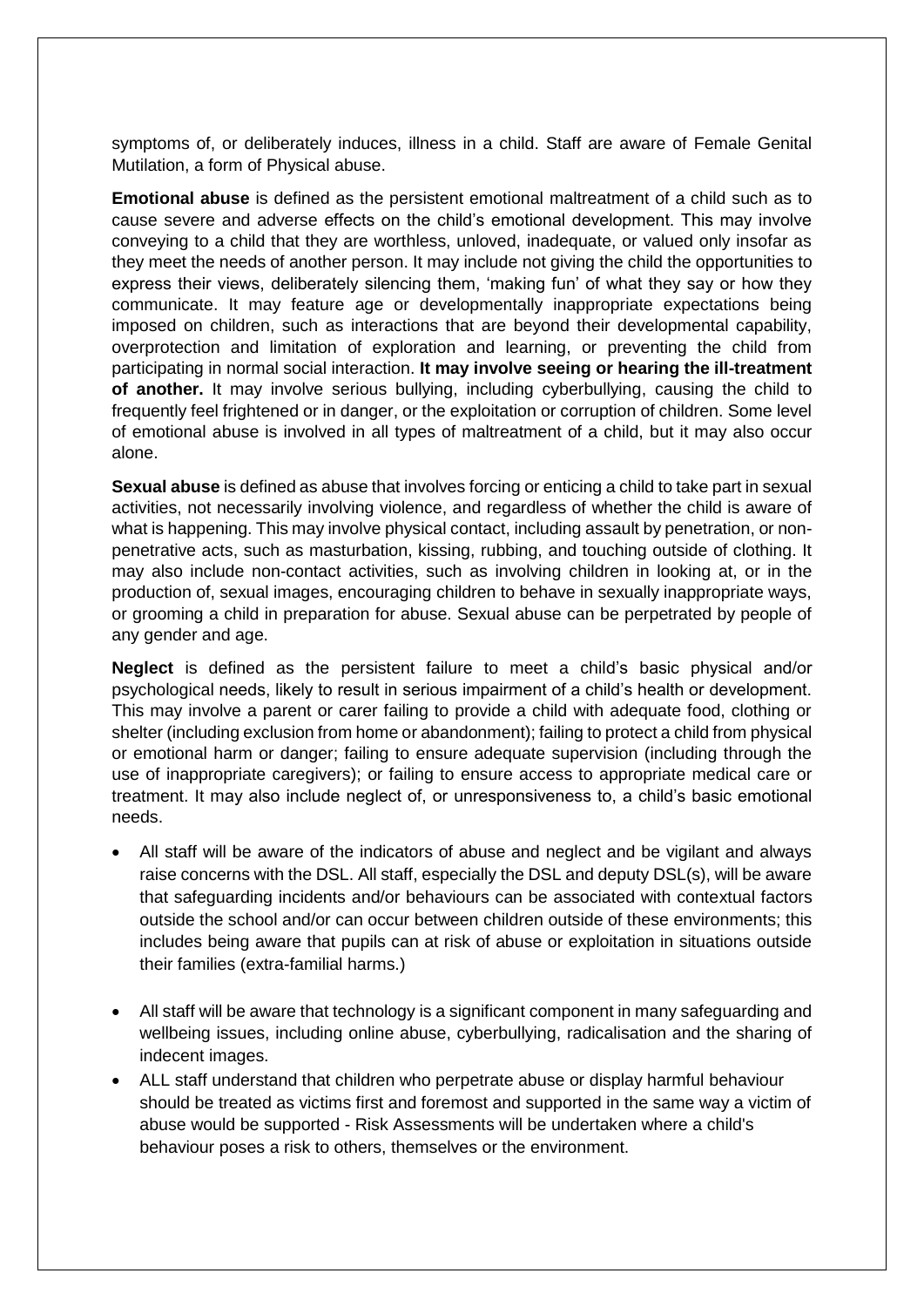ALL staff and volunteers understand that there are specific and emerging ways in which children can be abused and are aware of these specific issues, reporting any concerns, in the appropriate manner to the DSL. Specific issues include (but are not limited to):

#### **10. Domestic abuse**

In line with the Domestic Abuse Act 2021, **domestic abuse** is defined as abusive behaviour of a person towards another person where both are aged 16 or over and are personally connected. **Abusive behaviour** includes physical or sexual abuse, violent or threatening behaviour, controlling or coercive behaviour, economic abuse, psychological or emotional abuse, or another form of abuse.

The school will recognise the serious, long lasting emotional impact of domestic abuse on children, as victims in their own right, if they see, hear or experience the effects of domestic abuse. All staff will be aware of the signs of domestic abuse and follow the appropriate safeguarding procedures where concerns arise.

Lancaster Lane School has commitment to Operation Encompass and informing all stakeholders of the initiative. The lead person for Operation Encompass is the headteacher, Joanne Geldard . [www.operationencompass.org](http://www.operationencompass.org/)

#### **11. Homelessness**

The DSL and deputy DSL(s) are aware of the contact details and referral routes into the Local Housing Authority so that concerns and support over homelessness can be raised as early as possible. Indicators that a family may be at risk of homelessness include:

- Household debt
- Rent arrears
- Domestic abuse
- Anti-social behaviour
- Any mention of a family moving home because "they have to" or frequent moves.

Referrals to the Local Housing Authority do not replace referrals to CSC where a child is being harmed or at risk of harm. For 16- and 17-year-olds, homelessness may not be family-based and referrals to CSC will be made as necessary where concerns are raised.

#### **12. Children missing from education**

Staff will be aware a child going missing from school is a potential indicator of abuse or neglect and, as such, these children are increasingly at risk of being victims of harm, sexual and criminal exploitation, forced marriage, female genital mutilation or radicalisation. Staff will monitor pupils that go missing from the school, particularly on repeat occasions, and report them to the DSL following normal safeguarding procedures, in accordance with the Attendance and Children Missing Education Policy. The school will inform the LA of any pupil who fails to attend regularly or has been absent without the school's permission for a continuous period of 10 school days or more.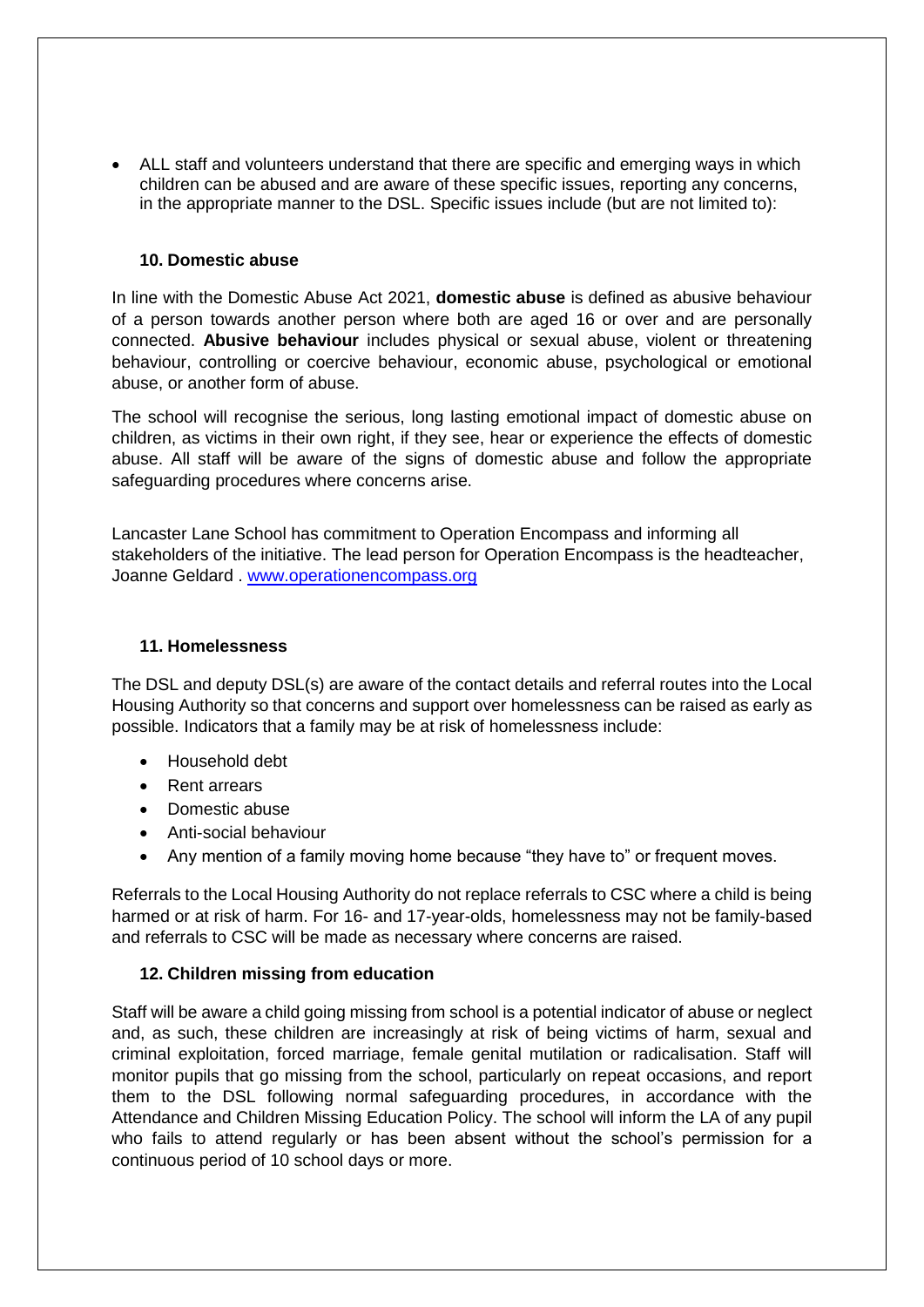Where reasonably possible schools and colleges **will hold more than one emergency contact number for their pupils and students.** 

#### **13. Child criminal exploitation (CCE)**

**Child criminal exploitation** is defined as a form of abuse where an individual or group takes advantage of an imbalance of power to coerce, manipulate or deceive a child into taking part in criminal activity, for any of the following reasons:

- In exchange for something the victim needs or wants
- For the financial advantage or other advantage of the perpetrator or facilitator
- Through violence or the threat of violence (this could be online or through technology)

Specific forms of CCE can include:

- Being forced or manipulated into transporting drugs or money through county lines
- Working in cannabis factories
- Shoplifting or pickpocketing
- Committing vehicle crime
- Committing, or threatening to commit, serious violence to others.

The school will recognise that pupils involved in CCE are victims themselves, regardless of whether they have committed crimes, and even if the criminal activity appears consensual. The school will also recognise that pupils of **any gender** are at risk of CCE.

School staff will be aware of the indicators that a pupil is the victim of CCE, including:

- Associating with other children involved in exploitation
- Suffering from changes in emotional wellbeing
- Misusing drugs or alcohol
- Going missing for periods of time or regularly coming home late
- Regularly missing school or education
- Appearing with unexplained gifts, money or new possessions.

Criminal exploitation of children can include **County Lines**. This is a geographically widespread form of harm that is a typical feature of county lines criminal activity: drug networks or criminal networks / gangs groom and exploit children and young people to carry drugs and money into one or more areas. Key to identifying potential involvement in county lines are missing episodes, when the victim may have been trafficked or the purpose of transporting drugs and a referral to the [National Referral Mechanism](https://www.gov.uk/government/publications/human-trafficking-victims-referral-and-assessment-forms/guidance-on-the-national-referral-mechanism-for-potential-adult-victims-of-modern-slavery-england-and-wales#what-the-national-referral-mechanism-is) should be considered in addition to normal safeguarding procedures.

As well as the general indicators for CCE, school staff will be aware of the specific indicators that a pupil may be involved in county lines, including:

- Going missing and subsequently being found in areas away from their home.
- Having been the victim or perpetrator of serious violence, e.g. knife crime.
- Receiving requests for drugs via a phone line, moving drugs, collecting money
- Being found in accommodation they have no connection
- Owing a 'debt bond' to their exploiters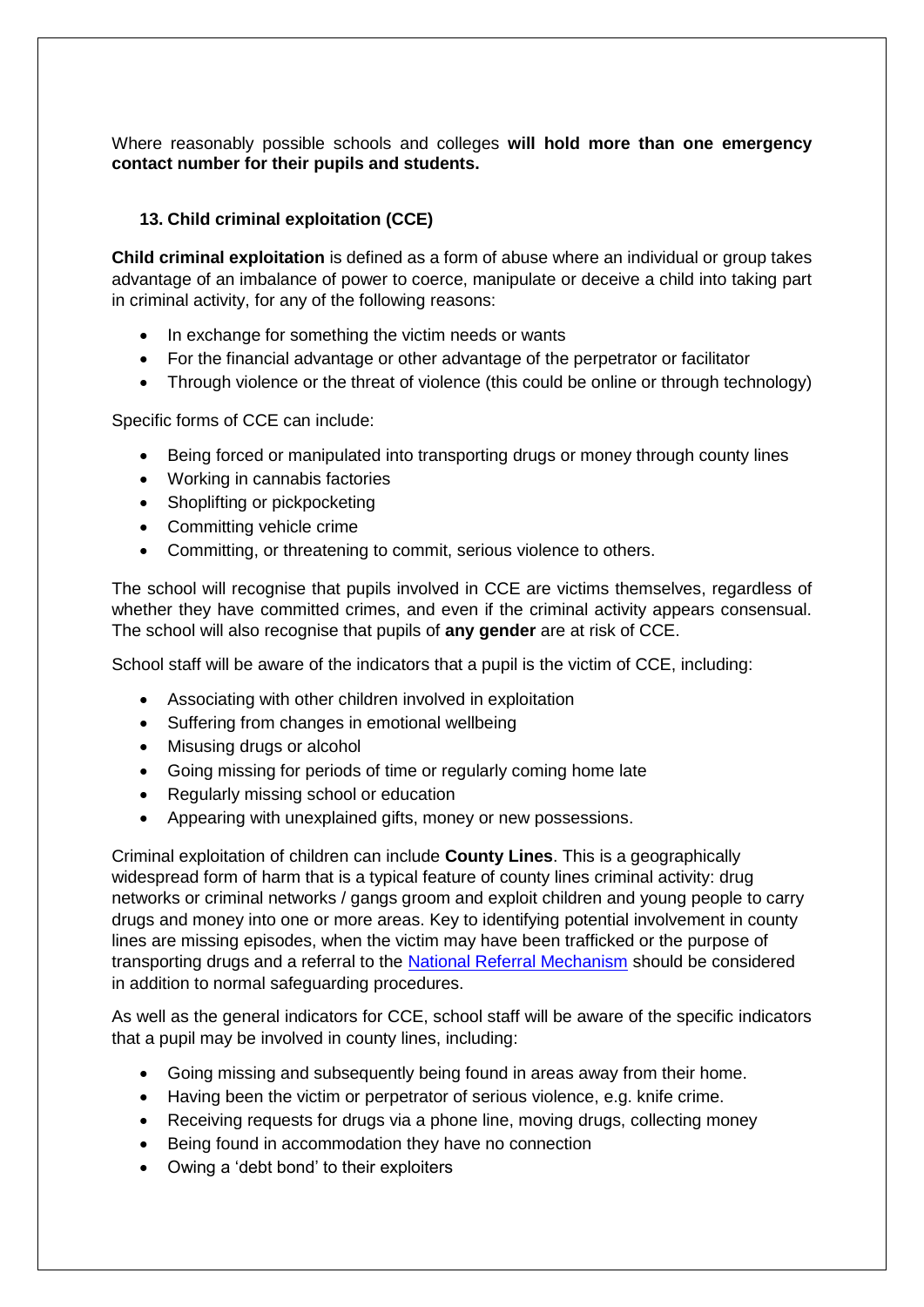• Having their bank account used to facilitate drug dealing.

#### **14. Child sexual exploitation (CSE)**

**Child sexual exploitation** is defined as a form of sexual abuse where an individual or group takes advantage of an imbalance of power to coerce, manipulate or deceive a child into sexual activity, for any of the following reasons:

- In exchange for something the victim needs or wants
- For the financial advantage, increased status or other advantage of the perpetrator or facilitator
- Through violence or the threat of violence, this could be online or through technology

The school will recognise that CSE can occur over time or be a one-off occurrence, and may happen without the pupil's immediate knowledge, e.g. through others sharing videos or images of them on social media. The school will recognise that CSE can affect any pupil who has been coerced into engaging in sexual activities, even if the activity appears consensual; this includes pupils aged 16 and above who can legally consent to sexual activity. The school will also recognise that pupils may not realise they are being exploited and they believe they are in a genuine romantic relationship.

School staff will be aware of the key indicators that a pupil is the victim of CSE, including:

- Appearing with unexplained gifts, money or new possessions
- Associating with other children involved in exploitation
- Suffering from changes in emotional wellbeing
- Misusing drugs or alcohol
- Going missing for periods of time or regularly coming home late
- Regularly missing school or education or not taking part
- Having older bovfriends or girlfriends
- Suffering from sexually transmitted infections
- Displaying sexual behaviours beyond expected sexual development
- Becoming pregnant

Where CSE, or the risk of it, is suspected, staff will discuss the case with the DSL. If after discussion a concern remains, local safeguarding procedures will be triggered.

#### **15. Modern slavery**

**Modern slavery** encompasses human trafficking and slavery, servitude, and forced or compulsory labour. This can include CCE, CSE, and other forms of exploitation.

All staff will be aware of and alert to the signs that a pupil may be the victim of modern slavery. Staff will also be aware of the support available to victims of modern slavery and how to refer them to the National Referral Mechanism. (From The Modern Slavery Act 2015, Section 52) The public authority (including schools) bears this obligation where it has 'reasonable grounds to believe that a person may be a victim of slavery or human trafficking':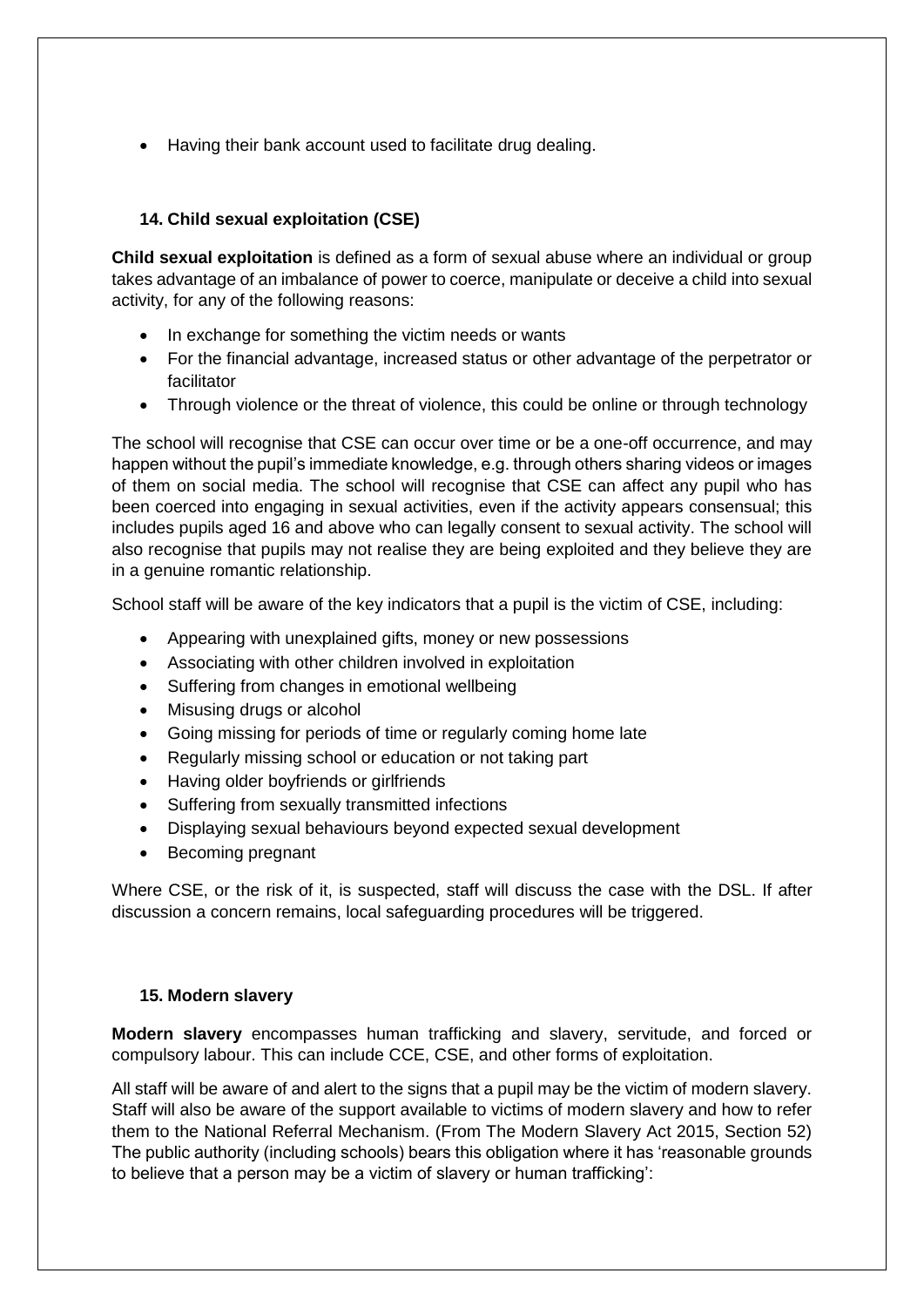#### **16. FGM**

**FGM** is defined as all procedures involving the partial or total removal of the external female genitalia or other injury to the female genital organs. FGM is illegal in the UK and a form of child abuse with long-lasting harmful consequences.

All staff will be alert to the possibility of a pupil being at risk of FGM, or already having suffered FGM. If staff are worried about someone who is at risk of FGM or who has been a victim of FGM, they are required to share this information with CSC and/or the police. The school's procedures relating to managing cases of FGM and protecting pupils will reflect multi-agency working arrangements.

As outlined in Section 5B of the Female Genital Mutilation Act 2003 (as inserted by section 74 of the Serious Crime Act 2015), teachers are **legally required** to report to the police any discovery, whether through disclosure by the victim or visual evidence, of FGM on a pupil under the age of 18. Teachers failing to report such cases may face disciplinary action. Teachers will not examine pupils, and so it is rare that they will see any visual evidence, but they must personally report to the police where an act of FGM appears to have been carried out. Unless the teacher has a good reason not to, they should also consider and discuss any such case with the DSL and involve CSC as appropriate. **NB:** This does not apply to any suspected or at-risk cases, nor if the individual is over the age of 18. In such cases, local safeguarding procedures will be followed.

All staff will be aware of the indicators that pupils may be at risk of FGM. While some individual indicators they may not indicate risk, the presence of two or more indicators could signal a risk to the pupil. It is important to note that the pupil may not yet be aware of the practice or that it may be conducted on them, so staff will be sensitive when broaching the subject.

Indicators that a pupil may be at heightened risk of undergoing FGM include:

- The socio-economic position of the family and their level of integration into UK society
- The pupil coming from a community known to adopt FGM
- Any girl with a mother or sister who has been subjected to FGM
- Any girl withdrawn from PSHE
- Travel abroad or a long holiday with relatives to a country known to practise FSM

FGM is included in the definition of **honour-based' abuse (HBA)** which involves crimes that have been committed to defend the honour of the family and/or community. All forms of HBA are forms of abuse and will be treated and escalated as such. Staff will be alert to the signs of HBA, including concerns that a child is at risk of HBA, or has already suffered from HBA, and will consult with the DSL who will activate local safeguarding procedures if concerns arise.

#### **17. Forced marriage**

**Forced marriage** is defined as a marriage that is entered into without the full and free consent of one or both parties, and where violence, threats or any other form of coercion is used to cause a person to enter into the marriage. Threats can be physical, emotional, or psychological. A lack of full and free consent can be where a person does not consent or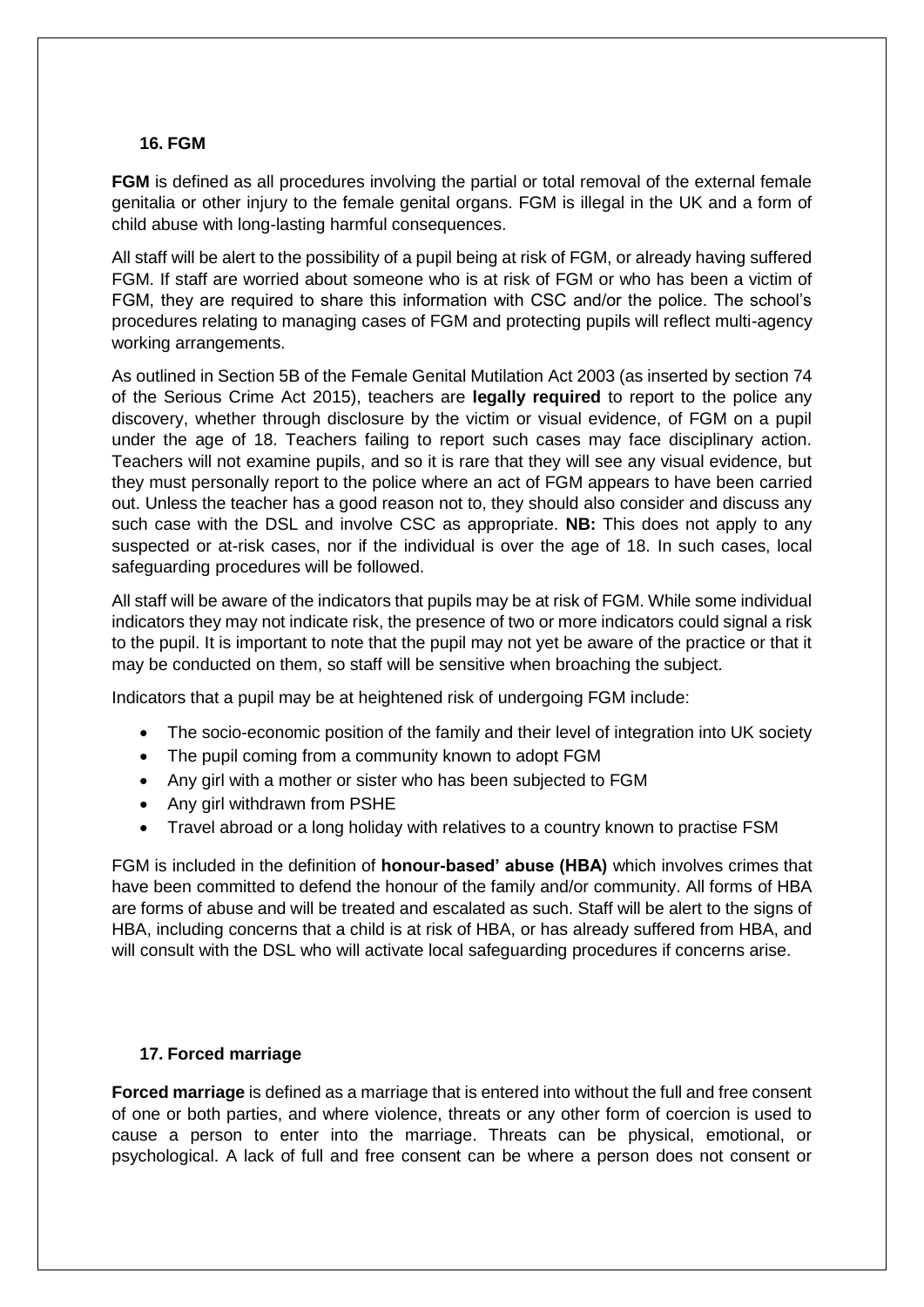where they cannot consent, e.g. due to some forms of SEND. Forced marriage is a crime in the UK and a form of HBA.

Staff who have any concerns regarding a pupil who may have undergone, is currently undergoing, or is at risk of forced marriage will speak to the DSL and local safeguarding procedures will be followed – this could include referral to CSC, the police or the Forced Marriage Unit

#### **18. Extremism & Radicalisation**

**Extremism** refers to the vocal or active opposition to fundamental British values, including democracy, the rule of law, individual liberty, and the mutual respect and tolerance of different faiths and beliefs. Extremism also includes calling for the death of members of the armed forces. **Radicalisation** refers to the process by which a person comes to support terrorism and extremist ideologies associated with terrorist groups.

**Terrorism** refers to an action that endangers or causes serious violence to a person or people, serious damage to property, or seriously interferes with or disrupts an electronic system. The use or threat of these actions must be designed to influence the government or intimidate the public, and be made for the purpose of advancing a political, religious or ideological cause.

Protecting pupils from the risk of radicalisation is part of the school's wider safeguarding duties. The school will actively assess the risk of pupils being radicalised and drawn into extremism and/or terrorism. Staff will be alert to changes in pupils' behaviour which could indicate that they may need help or protection. Staff will use their professional judgement to identify pupils who may be at risk of radicalisation and act appropriately, which may include contacting the DSL or making a Prevent referral. The school will work with local safeguarding arrangements as appropriate.

The school will ensure that they engage with parents and families, as they are in a key position to spot signs of radicalisation. In doing so, the school will assist and advise family members who raise concerns and provide information for support mechanisms. Any concerns over radicalisation will be discussed with the pupil's parents, unless the school has reason to believe that the child would be placed at risk as a result.

The DSL will undertake Prevent awareness training to be able to provide advice and support to other staff on how to protect pupils against the risk of radicalisation. The DSL will hold formal training sessions with all members of staff to ensure they are aware of the risk indicators and their duties regarding preventing radicalisation. The DSL attended Prevent Training in December 2019.

- The Online Safety Policy will ensure the safety of children by ensuring they cannot access terrorist and extremist material when using the internet and that suitable filtering software is in place
- DSLs understand when it is appropriate to make a referral to the Channel Panel and are aware of how to do so.



**The Prevent duty**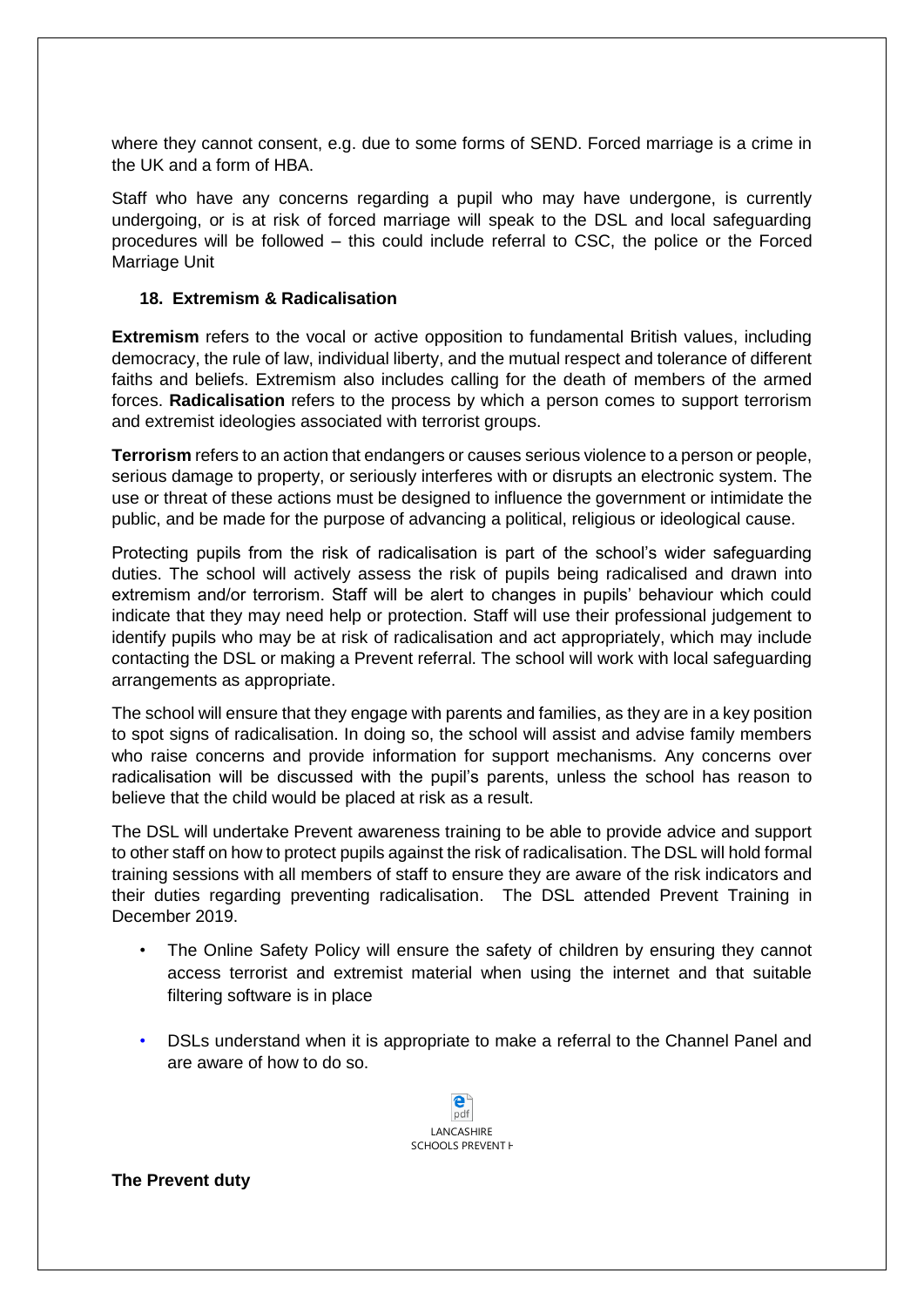Under section 26 of the Counter-Terrorism and Security Act 2015, all schools are subject to a duty to have "due regard to the need to prevent people from being drawn into terrorism", known as **the Prevent duty,** forming part of the school's wider safeguarding obligations.

The school's procedures for carrying out the Prevent duty, including how it will engage and implement the Channel programme, are outlined in the Prevent Duty Policy.

Lancaster Lane School will ensure that ALL Staff, Governors and volunteers are informed and have 'due regard to the need to prevent people from being drawn into terrorism', known as the 'Prevent Duty.'

| Prevent Lead            | Joanne Geldard |
|-------------------------|----------------|
| Prevent Governor Lead   | Greg Adam      |
| Prevent Curriculum Lead | Joanne Geldard |

#### **19. Private fostering**

Where a period of UK homestay lasts 28 days or more for a child aged under 16, or under 18 for a child with SEND, this may amount to private fostering under the Children Act 1989. Where the school becomes aware of a pupil being privately fostered, they will notify the LA as soon as possible to allow the LA to conduct any necessary checks.

#### **20. Pupils with family members in prison**

Pupils with a family member in prison will be offered pastoral support as necessary. They will receive a copy of ['Are you a young person with a family member in prison?'](https://www.nicco.org.uk/directory-of-resources) from Action for Prisoners' Families where appropriate and allowed the opportunity to discuss questions and concerns.

#### **21. Peer-on-peer abuse including sexualised abuse**

**Peer-on-peer abuse** is defined as abuse between children.

Lancaster Lane School has a **zero-tolerance approach to abuse**, including peer-on-peer abuse.

Lancaster Lane School will refer to specific guidance in Keeping Children Safe in Education Part five: Child on Child Sexual Violence and Sexual Harassment and Lancashire Procedures. [5.31 Peer Abuse \(proceduresonline.com\)](https://panlancashirescb.proceduresonline.com/chapters/p_peer_abuse.html)

All staff will be aware that peer-on-peer abuse can occur between pupils of any age and gender, both inside and outside of school, as well as online. All staff will be aware of the indicators of peer-on-peer abuse, how to identify it, and how to respond to reports. All staff will also recognise that even if no cases have been reported, this is not an indicator that peer-onpeer abuse is not occurring. All staff will speak to the DSL if they have any concerns about peer-on-peer abuse.

All staff will understand the importance of challenge inappropriate behaviour between peers, and will not tolerate abuse as "banter" or "part of growing up".

Peer-on-peer abuse can be manifested in many different ways, including: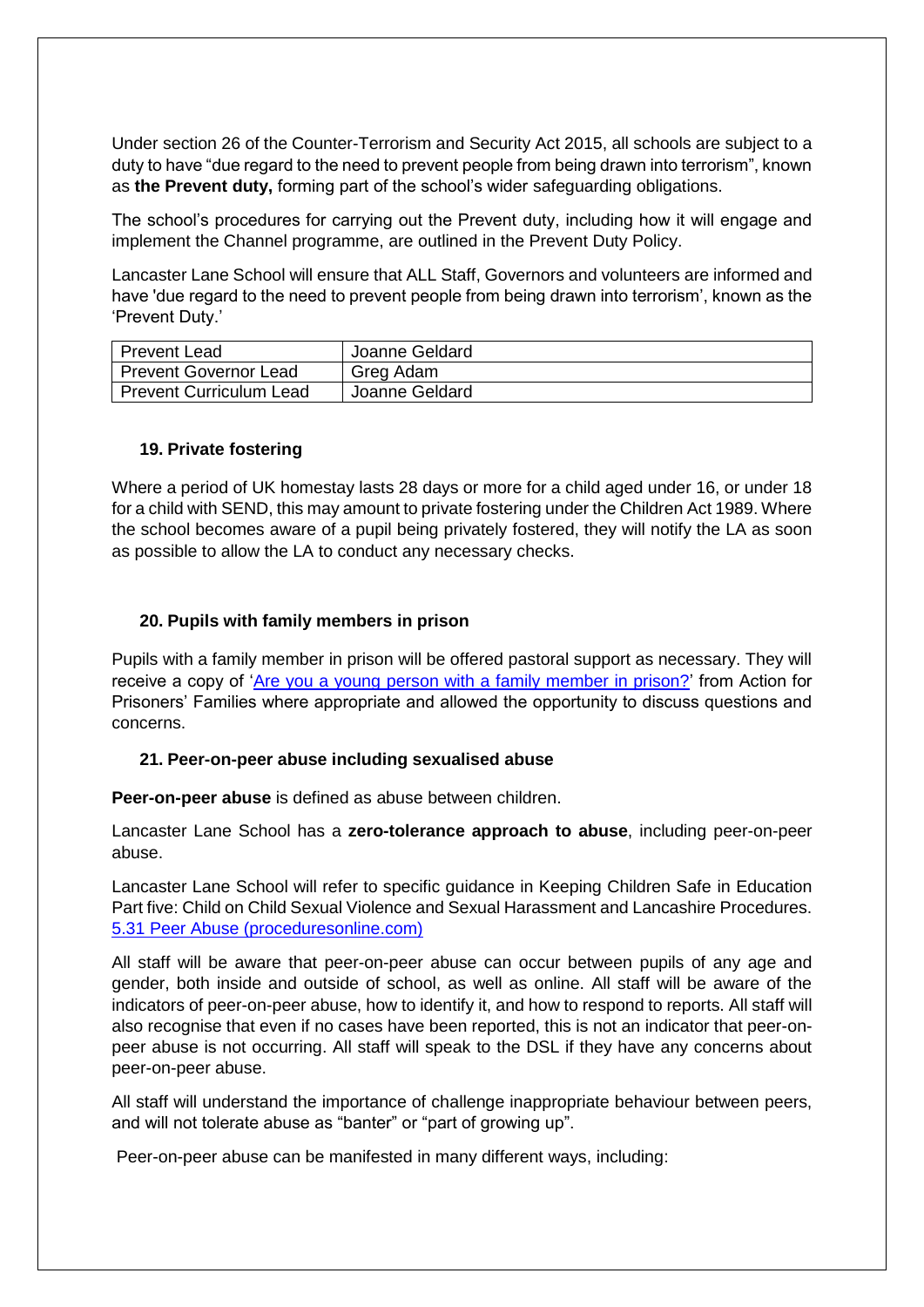- Bullying, including cyberbullying and prejudice-based or discriminatory bullying
- Abuse in intimate personal relationships between peers
- Physical abuse this may include an online element which facilitates, threatens and/or encourages physical abuse
- Sexual violence this may include an online element which facilitates, threatens and/or encourages sexual violence
- Sexual harassment, including online sexual harassment, which may be standalone or part of a broader pattern of abuse
- Causing someone to engage in sexual activity without consent
- The consensual and non-consensual sharing of nude and semi-nude images and/or videos
- Upskirting
- Initiation- and hazing-type violence and rituals, which can include activities involving harassment, abuse or humiliation used as a way of initiating a person into a group, and may also include an online element

All staff will be clear as to the school's policy and procedures regarding peer-on-peer abuse and the role they have to play in preventing it and responding where they believe a child may be at risk from it.

All staff will be made aware of the heightened vulnerability of pupils with SEND, who evidence suggests are more likely to be abused than their peers. Staff will not assume that possible indicators of abuse relate to the pupil's SEND and will always explore indicators further.

All staff will be made aware of the heightened vulnerability of LGBTQ+ pupils, who evidence suggests are also more likely to be targeted by their peers. In some cases, pupils who are perceived to be LGBTQ+, regardless of whether they are LGBTQ+, can be just as vulnerable to abuse as LGBTQ+ pupils. The school's response to sexual violence and sexual harassment between pupils of the same sex will be equally as robust as it is for incidents between children of the opposite sex.

Pupils will be made aware of how to raise concerns or make a report and how any reports will be handled. This includes the process for reporting concerns about friends or peers. Pupils will also be reassured that they will be taken seriously, be supported, and kept safe.

The school's procedures for managing allegations of peer-on-peer abuse are outlined in the School Behaviour Policy. Staff will follow these procedures, as well as the procedures outlined in the school's Anti-Bullying Policy where relevant.

Lancaster Lane School and its DSLs will consider:

- the wishes of the victim in terms of how they want to proceed
- the nature of the alleged incident
- the ages of the children involved
- the development stages of the children involved
- any power imbalance between the children
- is the incident a one-off or a sustained pattern of abuse
- are there ongoing risks to the victim, other children, school or college staff
- contextual safeguarding issues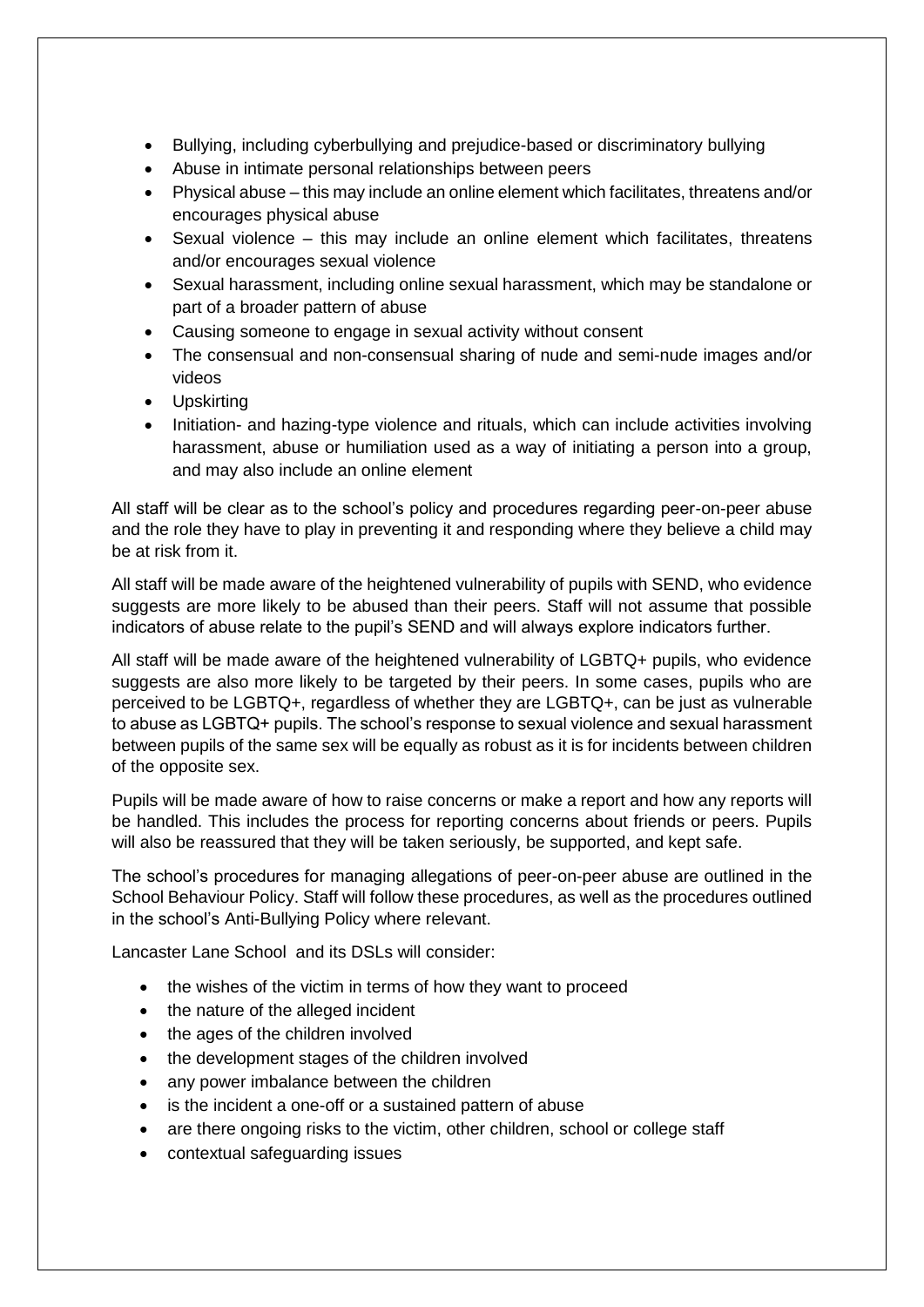**Following a report of sexual violence, the designated safeguarding lead (or deputy) will make an immediate risk and needs assessment, considering**:

- the victim
- the alleged perpetrator
- all other children (and if appropriate adult students and staff)
- Risk assessments will be recorded and kept under review as a minimum termly

Examples of risk Assessments and Guidance below:

| Lancashire Education Lancashire Risk |  |  |
|--------------------------------------|--|--|
| Risk Management PlaManagement Plans  |  |  |

#### **22. Serious violence**

Through training, all staff will be made aware of the indicators which may signal a pupil is at risk from, or is involved with, serious violent crime. These indicators include, but are not limited to:

- Increased absence from school
- A change in friendships
- Relationships with older individuals or groups
- A significant decline in academic performance
- Signs of self-harm
- A significant change in wellbeing
- Signs of assault
- Unexplained injuries
- Unexplained gifts or new possessions

Staff will be made aware of some of the most significant risk factors that could increase a pupil's vulnerability to becoming involved in serious violence. These risk factors include, but are not limited to:

- Being male
- Having been frequently absent from school
- Having been permanently excluded from school
- Having experienced child maltreatment or trauma
- Having been involved in offending, such as theft or robbery

Staff members who suspect a pupil may be vulnerable to, or involved in, serious violent crime will immediately report their concerns to the DSL.

#### **23. Online safety and personal electronic devices**

Lancaster Lane School will adhere to the Online Sa at all times and is committed to keeping children safe online.

As part of a broad and balanced curriculum, all pupils will be made aware of online risks and taught how to stay safe online.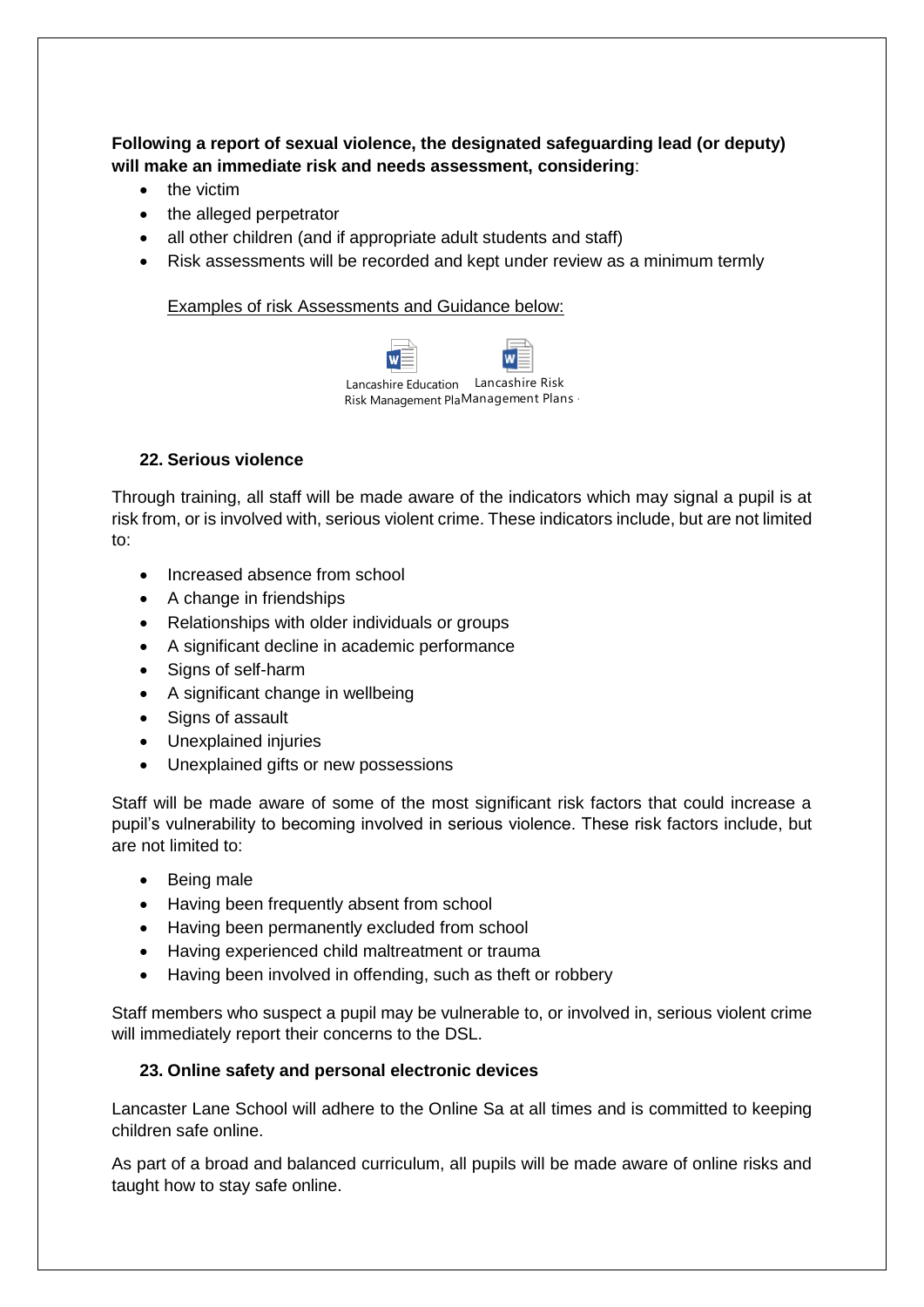The school will ensure that suitable filtering systems are in place on ICT equipment to prevent children accessing inappropriate material. This system will be monitored and reviewed with any inappropriate behaviours or searches being followed up appropriately.

Further information regarding the school's approach to online safety can be found in the Online Safety Policy.

 When school become aware of an online safety issue that has occurred outside of school, it is managed in accordance with the school Online Safety Policy

#### **Personal electronic devices**

The use of personal electronic devices, including mobile phones and cameras, by staff and pupils is closely monitored by the school, in accordance with the Staff Code of Conduct Policy.

Where photographs and videos will involve pupils who are CLA, adopted pupils, or pupils for whom there are security concerns, the headteacher will liaise with the DSL to determine the steps involved. The DSL will, in known cases of pupils who are CLA or who have been adopted, liaise with the pupils' social workers, carers or adoptive parents to assess the needs and risks associated with the pupils.

Staff will report any concerns about pupils' or other staff members' use of personal electronic devices to the DSL, following the appropriate procedures. insert school name] is committed to keeping pupils safe by ensuring that electronic devices such as cameras, phones and tablets are used in an appropriate manner.

School will therefore ensure that:

• parental consent is obtained to take and use photographs and/or videos of children, for use in school, to market the school or to share on social media / internet

• staff, visitors, volunteers and students do not use their own mobile phones or devices to take or record any images of children

#### **Upskirting**

Under the Voyeurism (Offences) Act 2019, it is an offence to operate equipment for the purpose of upskirting. **"Operating equipment"** includes enabling, or securing, activation by another person without that person's knowledge, e.g. a motion-activated camera.

Upskirting will not be tolerated by the school. Any incidents of upskirting will be reported to the DSL, who will then decide on the next steps to take, which may include police involvement.

#### **24. Sexting and the sharing of indecent images**

Sexting is defined as the production and/or sharing of sexual photos and videos of and by young people who are under the age of 18. (UKCCIS, 2016), It includes nude or nearly nude images and/or sexual acts. It is also referred to as 'youth produced sexual imagery'. 'Sexting' does not include the sharing of sexual photos and videos of under-18 year olds with or by adults. This is a form of child sexual abuse and must be referred to the police.

The school will ensure that staff are aware to treat the sharing of indecent images, including through sexting, as a safeguarding concern.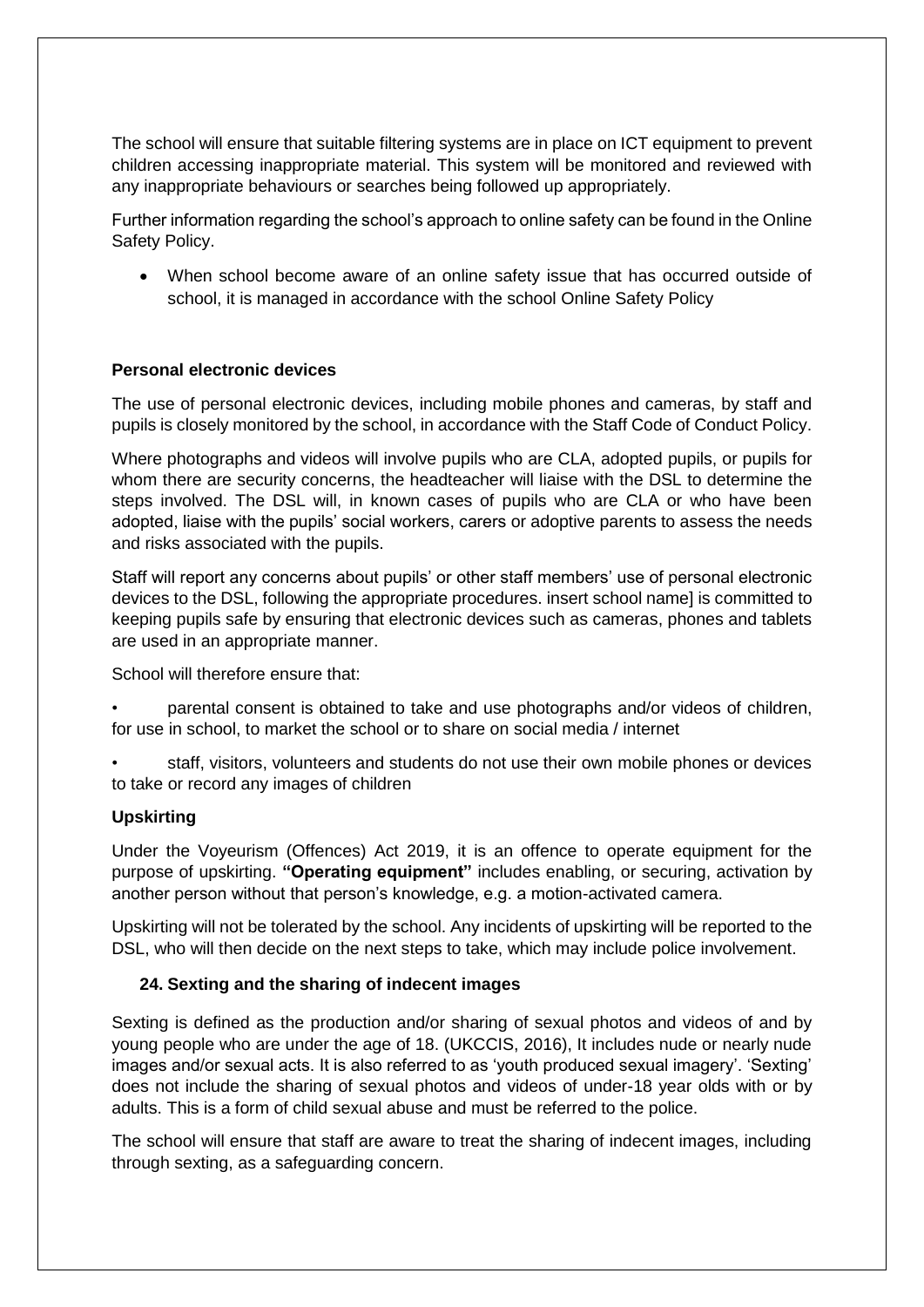Staff will receive appropriate training regarding child sexual development and will understand the difference between sexual behaviour that is considered normal and expected for the age of the pupil, and sexual behaviour that is inappropriate and harmful. Staff will receive appropriate training around how to deal with instances of sexting in the school community, including understanding motivations, assessing risks posed to pupils depicted in the images, and how and when to report instances of sexting.

Staff will be aware that creating, possessing, and distributing indecent imagery of children is a criminal offence, regardless of whether the imagery is created, possessed, and distributed by the individual depicted; however, staff will ensure that pupils are not unnecessarily criminalised.

Where a member of staff becomes aware of an incidence of sexting that involves indecent images of a pupil, they will refer this to the DSL as soon as possible. Where a pupil confides in a staff member about the circulation of indecent imagery, depicting them or someone else, the staff member will:

- Refrain from viewing, copy, printing, sharing, storing or saving the imagery.
- Tell the DSL immediately if they accidentally view an indecent image and seek support.
- Explain to the pupil that the incident will need to be reported.
- Respond positively to the pupil without blaming or shaming anyone involved, and reassuring them that they can receive support from the DSL.
- Report the incident to the DSL.

The DSL will attempt to understand what the image contains **without viewing it** and the context surrounding its creation and distribution – they will categorise the incident into one of two categories:

- **Aggravated:** incidents which involve additional or abusive elements beyond the creation and distribution of indecent images of pupils, including where there is an adult involved, where there is an intent to harm the pupil depicted, or where the images are used recklessly.
- **Experimental:** incidents involving the creation and distribution of indecent images of pupils where there is no adult involvement or apparent intent to cause harm or embarrassment to the pupil.

Where it is necessary to view the imagery, e.g. if this is the only way to make a decision about whether to inform other agencies, the DSL should:

- Discuss this decision with the headteacher or member of the SLT.
- Ensure the image is, where possible, viewed by someone of the same sex as the individual depicted.
- Ensure viewing takes place on school premises and with another member of staff present in the room – this staff member does not need to view the imagery.
- Record how and why the decision was made to view the imagery in accordance with the Records Management Policy.

Where the incident is categorised as 'aggravated', the situation will be managed in line with the school's Peer-on-Peer Abuse Policy. Where the incident is categorised as 'experimental', the pupils involved are supported to understand the implications of sharing indecent imagery and to move forward from the incident. Where there is reason to believe that indecent imagery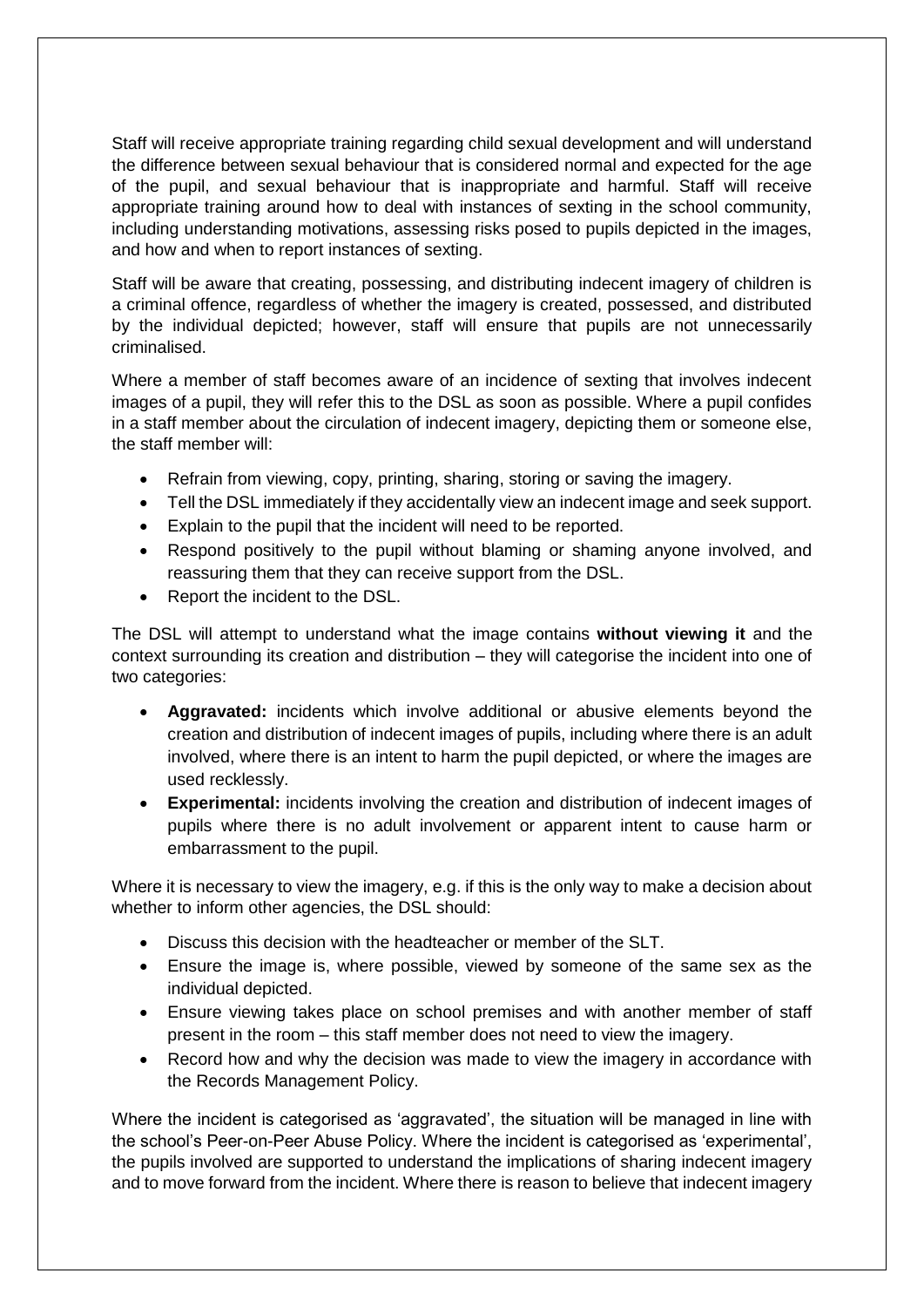being circulated will cause harm to a pupil, the DSL escalates the incident to CSC. Where indecent imagery of a pupil has been shared publicly, the DSL will work with the pupil to report imagery to sites on which it has been shared and will reassure them of the support available.

### **25. Context of safeguarding incidents**

Safeguarding incidents can occur outside of school and can be associated with outside factors. All staff, particularly the DSL and deputy DSL(s), will always consider the context of safeguarding incidents. Assessment of pupils' behaviour will consider whether there are wider environmental factors that are a threat to their safety and/or welfare. The school will provide as much contextual information as possible when making referrals to CSC or external agencies.

#### **Pupils with SEND**

When managing safeguarding in relation to pupils with SEND, staff will be aware of the following:

- Pupils with SEND or disabilities are nearly 4 times more likely to be a victim of abuse
- Certain indicators of abuse, such as behaviour, mood and injury, may relate to the pupil's disability without further exploration; however, it should never be assumed that a pupil's indicators relate only to their disability
- Pupils with SEND can be disproportionally impacted by issues such as bullying, without outwardly showing any signs
- Communication barriers may exist, as well as difficulties in overcoming these barriers

When reporting concerns or making referrals for pupils with SEND, the above factors will always be taken into consideration. When managing a safeguarding issue relating to a pupil with SEND, the DSL will liaise with the school's SENCO, as well as the pupil's parents where appropriate, to ensure that the pupil's needs are met effectively.

#### **26. Extracurricular activities and clubs**

Extra-curricular activities and clubs hosted by external bodies, e.g. charities or companies, will work in collaboration with the school to effectively safeguard pupils and adhere to local safeguarding arrangements.

Staff and volunteers running extracurricular activities and clubs are aware of their safeguarding responsibilities and promote the welfare of pupils. Paid and volunteer staff understand how they should respond to child protection concerns and how to make a referral to CSC or the police, if necessary.

All national governing bodies of sport that receive funding from either Sport England or UK Sport must aim to meet the Standards for Safeguarding and Protecting Children in Sport.

#### **27. Alternative provision**

The school will remain responsible for a pupil's welfare during their time at an alternative provider. When placing a pupil with an alternative provider, the school will obtain written confirmation that the provider has conducted all relevant safeguarding checks on staff.

#### **28. Work experience**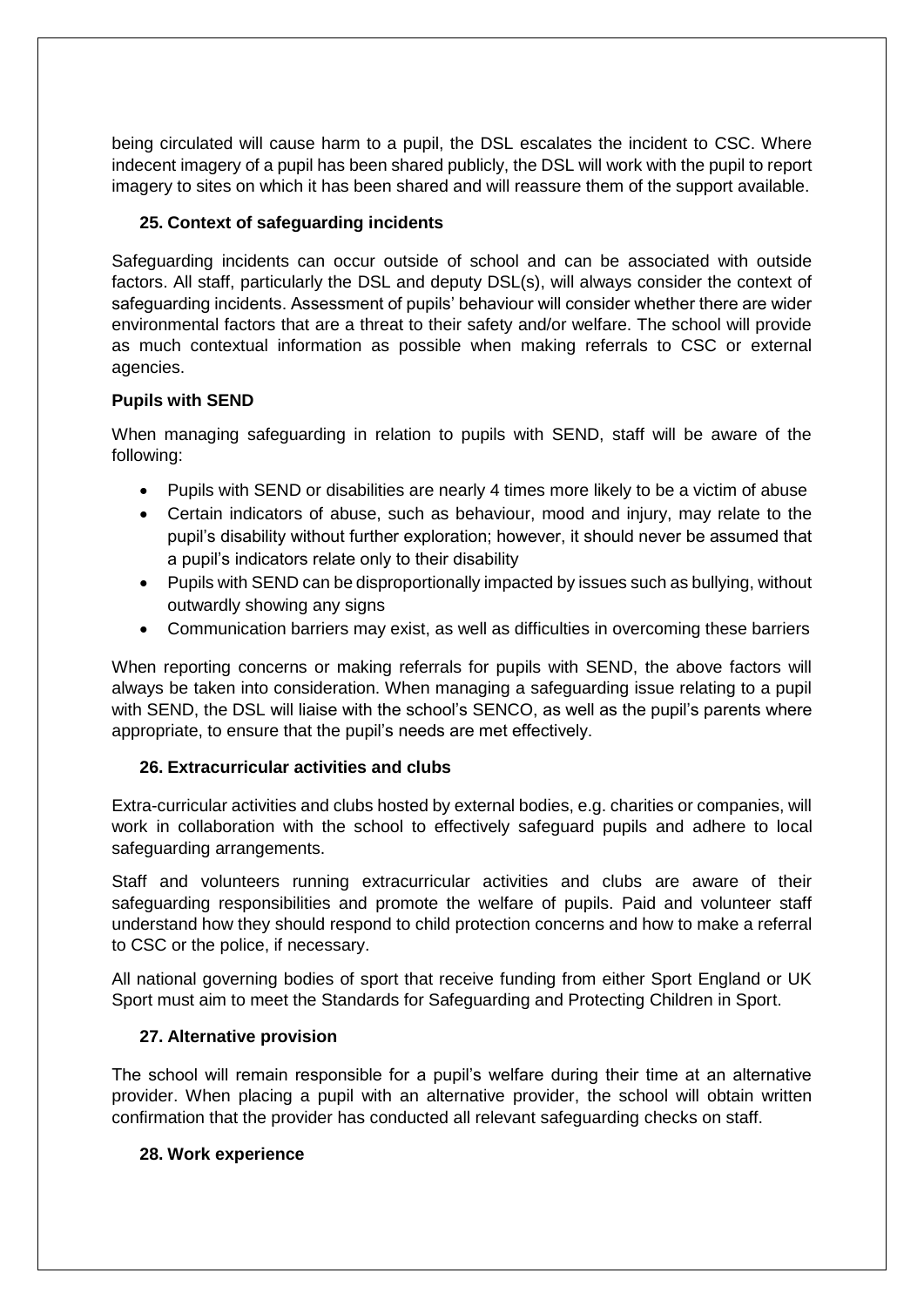When a pupil is sent on work experience, the school will ensure that the provider has appropriate safeguarding policies and procedures in place. Where the school has pupils conduct work experience at the school, an enhanced DBS check will be obtained if the pupil is over the age of 16.

#### **29. Managing referrals**

The reporting and referral process outlined in Appendix B will be followed accordingly.

All staff members, in particular the DSL, will be aware of the LA's arrangements in place for managing referrals. The DSL will provide staff members with clarity and support where needed. When making a referral to CSC or other external agencies, information will be shared in line with confidentiality requirements and will only be shared where necessary to do so.

The DSL will work alongside external agencies, maintaining continuous liaison, including multi-agency liaison where appropriate, in order to ensure the wellbeing of the pupils involved. The DSL will work closely with the police to ensure the school does not jeopardise any criminal proceedings, and to obtain help and support as necessary.

Where a pupil has been harmed or is in immediate danger or at risk of harm, the referrer will be notified of the action that will be taken within one working day of a referral being made. Where this information is not forthcoming, the referrer will contact the assigned social worker for more information.

The school will not wait for the start or outcome of an investigation before protecting the victim and other pupils: this applies to criminal investigations as well as those made by CSC. Where CSC decide that a statutory investigation is not appropriate, the school will consider referring the incident again if it is believed that the pupil is at risk of harm. Where CSC decide that a statutory investigation is not appropriate and the school agrees with this decision, the school will consider the use of other support mechanisms, such as early help and pastoral support.

At all stages of the reporting and referral process, the pupil will be informed of the decisions made, actions taken and reasons for doing so. Discussions of concerns with parents will only take place where this would not put the pupil or others at potential risk of harm. The school will work closely with parents to ensure that the pupil, as well as their family, understands the arrangements in place, such as in-school interventions, is effectively supported, and knows where they can access additional support.

# **30. Concerns about staff and safeguarding practices**

If a staff member has concerns about another member of staff (including supply staff and volunteers), it will be raised with the headteacher. If the concern is with regards to the headteacher, it will be referred to the chair of governors.

Any concerns regarding the safeguarding practices at the school will be raised with the SLT, and the necessary whistleblowing procedures will be followed, as outlined in the Whistleblowing Policy. If a staff member feels unable to raise an issue with the SLT, they should access other whistleblowing channels such as the NSPCC whistleblowing helpline (0800 028 0285).

#### **31. Allegations of abuse against staff**

There are clear policies in line with those from the CSAP (Children's Safeguarding Assurance Partnership) for dealing with allegations against people who work with children.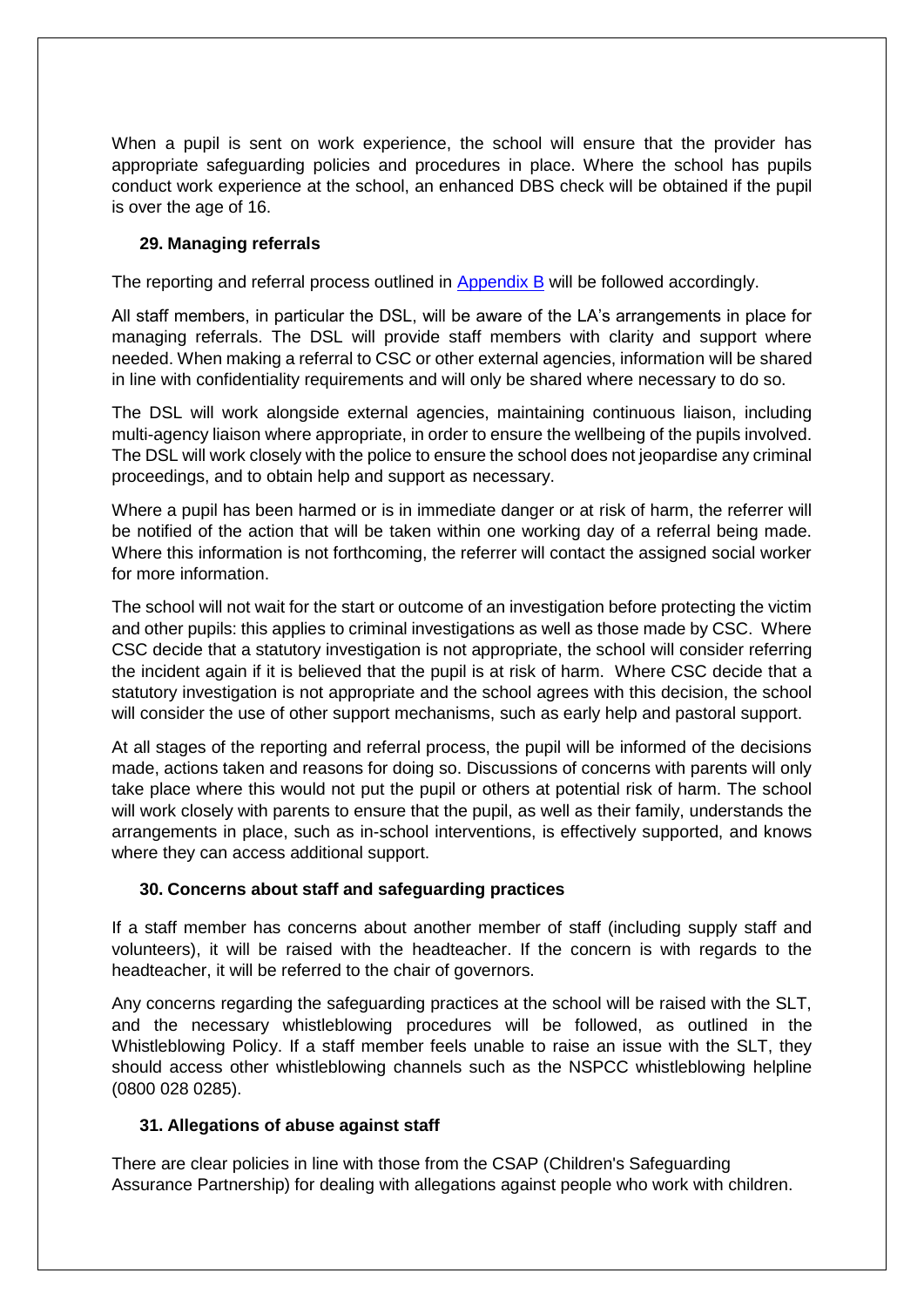All allegations against staff, supply staff, volunteers and contractors will be managed in line with the school's Whistleblowing Policy – a copy of which will be provided to, and understood by, all staff. The school will ensure all allegations against staff, including those who are not employees of the school, are dealt with appropriately and that the school liaises with the relevant parties.

When managing allegations against staff, the school will recognise the distinction between allegations that meet the harms threshold and allegations that do not, also known as "lowlevel concerns". Allegations that meet the harms threshold include instances where staff have:

- Behaved in a way that has harmed a child, or may have harmed a child.
- Committed or possibly committed a criminal offence against or related to a child.
- Behaved towards a child in a way that indicates they may pose a risk of harm to children.
- Behaved, or may have behaved, in a way that indicates they may not be suitable to work with children.

All staff at Lancaster Lane School are aware of these procedures and aware of the following expectations and protocol:-

- ALL staff and volunteers are aware that they must refer allegations or concerns around staff (including supply staff) conduct to the Headteacher
- ALL staff and volunteers are aware of the requirement to, and process of referring allegations or concerns around the Headteacher to the nominated Governor and how to contact them
- The Headteacher and/or Chair of Governors will discuss the allegation with the Local Authority Designated Officer (LADO)
- CSAP procedures for dealing with allegations against staff will be followed [http://panlancashirescb.proceduresonline.com/chapters/p\\_allegations.html](http://panlancashirescb.proceduresonline.com/chapters/p_allegations.html)
- ALL staff and volunteers remember that the welfare of the child is paramount and that they have a duty to inform the headteacher if any adult's conduct gives cause for concern
- All staff recognise the importance of sharing and reporting low-level concerns surrounding staff or any adult in a position of trust to the headteacher .
- ALL staff are aware of the school's Whistle Blowing Policy which enables staff to raise concerns or allegations in confidence and for a sensitive enquiry to take place
- Staff are fully aware of Guidance for Safer Working Practice and are aware of professional expectations of their own behaviour and conduct. This is further set out on the Staff Handbook and the Code of Conduct.
- Further information, LADO information and flowchart of how allegations are managed managed: -



Lancaster Lane School recognises that children may make disclosures against someone who is in a position of trust not in the school setting. This may be an adult in a place of worship, a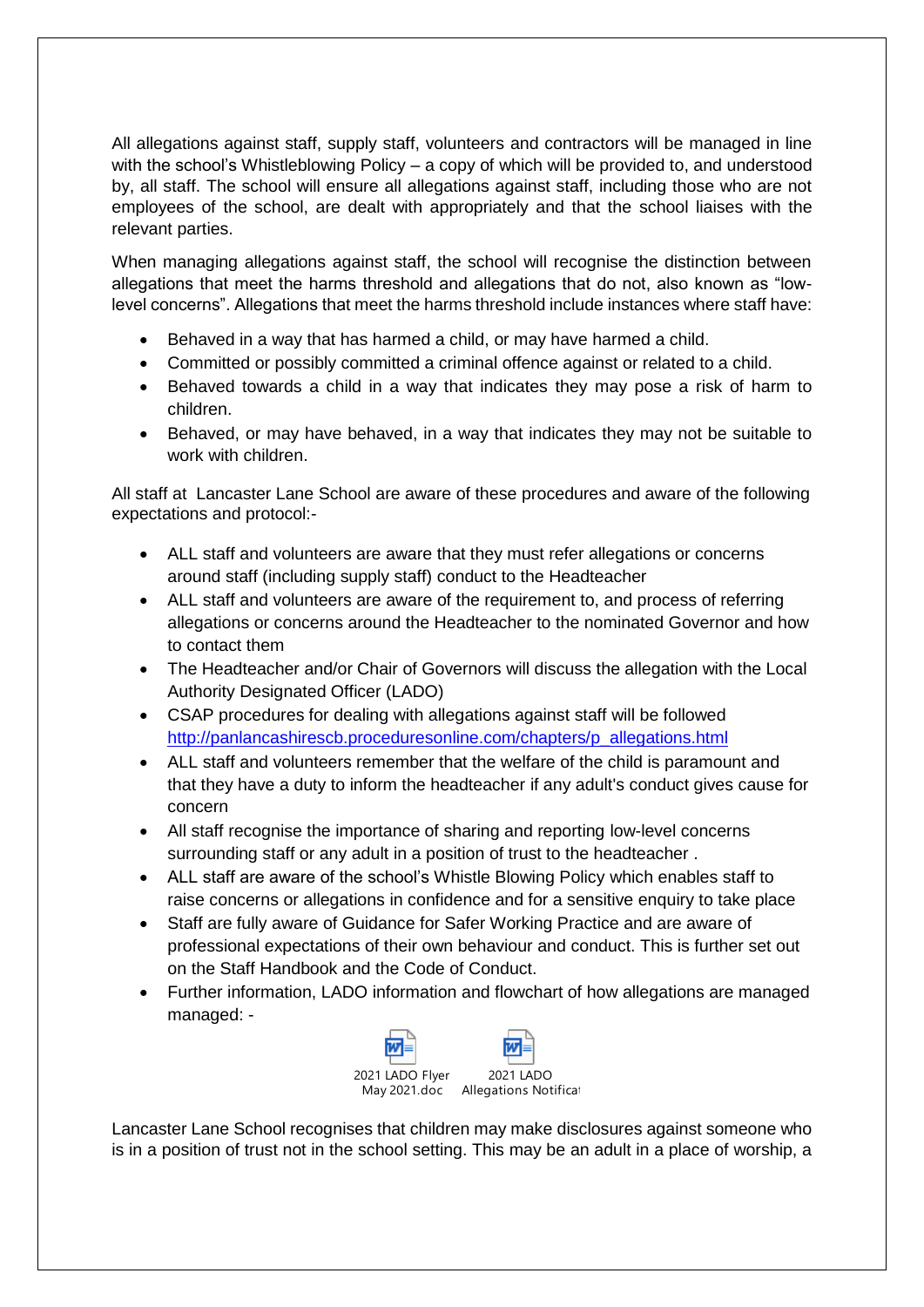sports coach or a club leader. After ensuring that the child is safe, we recognise that we must refer to the LADO and share information.

#### **32. Safer recruitment**

Lancaster Lane School is committed to keeping pupils safe by ensuring that adults who work or volunteer in school are safe to do so. We therefore ensure that:

• Lancashire County Council Human Resources Guidance is adhered to, to ensure that there is a strong reference and commitment to safeguarding during advertisement, selection and recruitment of new staff

An enhanced DBS check with barred list information will be undertaken for all staff members engaged in regulated activity. A person will be considered to be in 'regulated activity' if, as a result of their work, they:

- Are responsible on a daily basis for teaching, training, instructing or the care or supervision of children
- Regularly work in the school at times when children are on the premises
- Regularly come into contact with children under 18 years of age *(Regular is defined as; at least 3 times in a 30 day period.)*

The DfE's [DBS Workforce Guides](https://www.gov.uk/government/publications/dbs-workforce-guidance) will be consulted when determining whether a position fits the child workforce criteria.

The governing board will conduct the appropriate pre-employment checks for all prospective employees, including internal candidates and candidates who have lived or worked outside the UK.

School will ensure that:

- The appropriate DBS and suitability checks will be carried out for all governors, volunteers, and contractors
- The original DBS certificate is seen for all appointees to the school, even where the on-line DBS system indicates that the check is clear
- There are sufficient staff/Governors who have undertaken appropriate Safer Recruitment training in the last 5 years to enable at least one person on every recruitment panel to be appropriately trained and there are at least 2 people on each selection panel
- Covering (umbrella) letters will be obtained from agencies and other employers that provide staff to work in school to confirm that appropriate checks have been undertaken. Agencies will be requested to complete the checklist found at Appendix Q of the R&S Guidance.

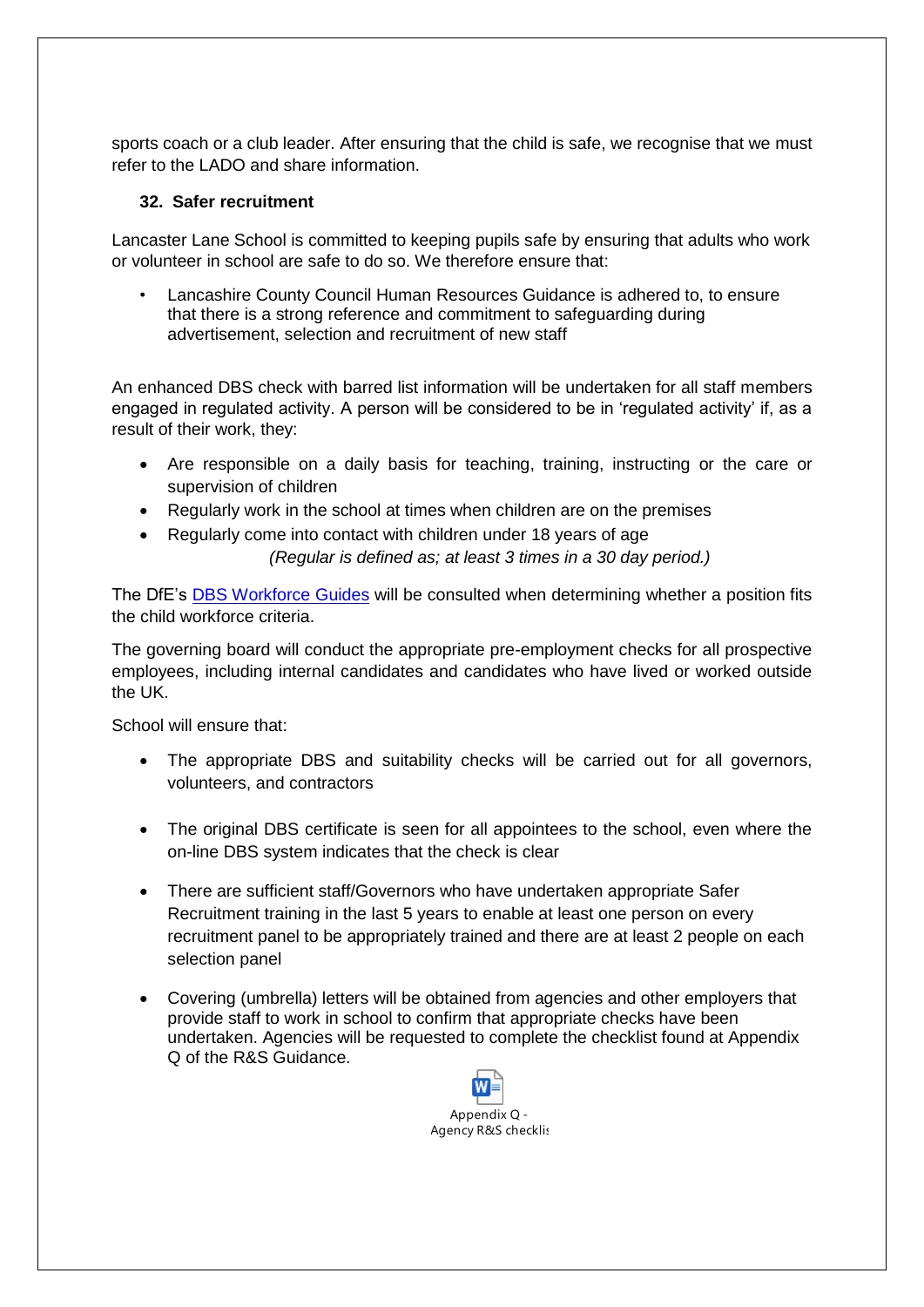- Individual identity checks will be undertaken on those staff detailed above to ensure they are employees of the named agency/employer
- A transfer of control agreement will be used where other agencies/organisations use school premises and are not operating under school's safeguarding policies and procedures
- Adults who are involved in the management or provision of child care of children in Early Years, or in out of school provision for children up to 8 years old, will make a declaration that they are not disqualified under the Child Care Act 2006.
- With regard to Disqualification Under the Childcare Act we will adhere to Guidance from [Lancashire County Council Human Resources](file://///CorpData01/LCCUsers4$/vwallace001/My%20Documents/For%20portal/•%09https:/schoolsportal.lancsngfl.ac.uk/view_sp.asp%3fsiteid=4311&pageid=45826&e=e)
- It is good practice to ensure that this declaration is renewed annually for those staff working in a relevant setting and evidenced using the LCC staff confirmation form (May 2021). This form will be retained and stored securely.



- When an issue is declared, advice will be sought from Ofsted about the need to apply for a waiver. If a waiver is necessary, a risk assessment will be carried out and proportionate measures put in place until a waiver has been issued or matters resolved. If it is not resolved, this must be reported:- [disqualification@ofsted.gov.uk](mailto:disqualification@ofsted.gov.uk)
- Advice will be sought from Human Resources, LADO and/or Schools Safeguarding Officers if any staff are unclear about any aspects of Safer Recruitment.

#### **Referral to the DBS**

The school will refer to the DBS anyone who has harmed a child or poses a risk of harm to a child, or if there is reason to believe the member of staff has committed an offence and has been removed from working in regulated activity.

#### **Single central record (SCR)**

The school keeps an SCR which records all staff, including agency and third-party supply staff (for longer placements), and teacher trainees on salaried routes, who work at the school.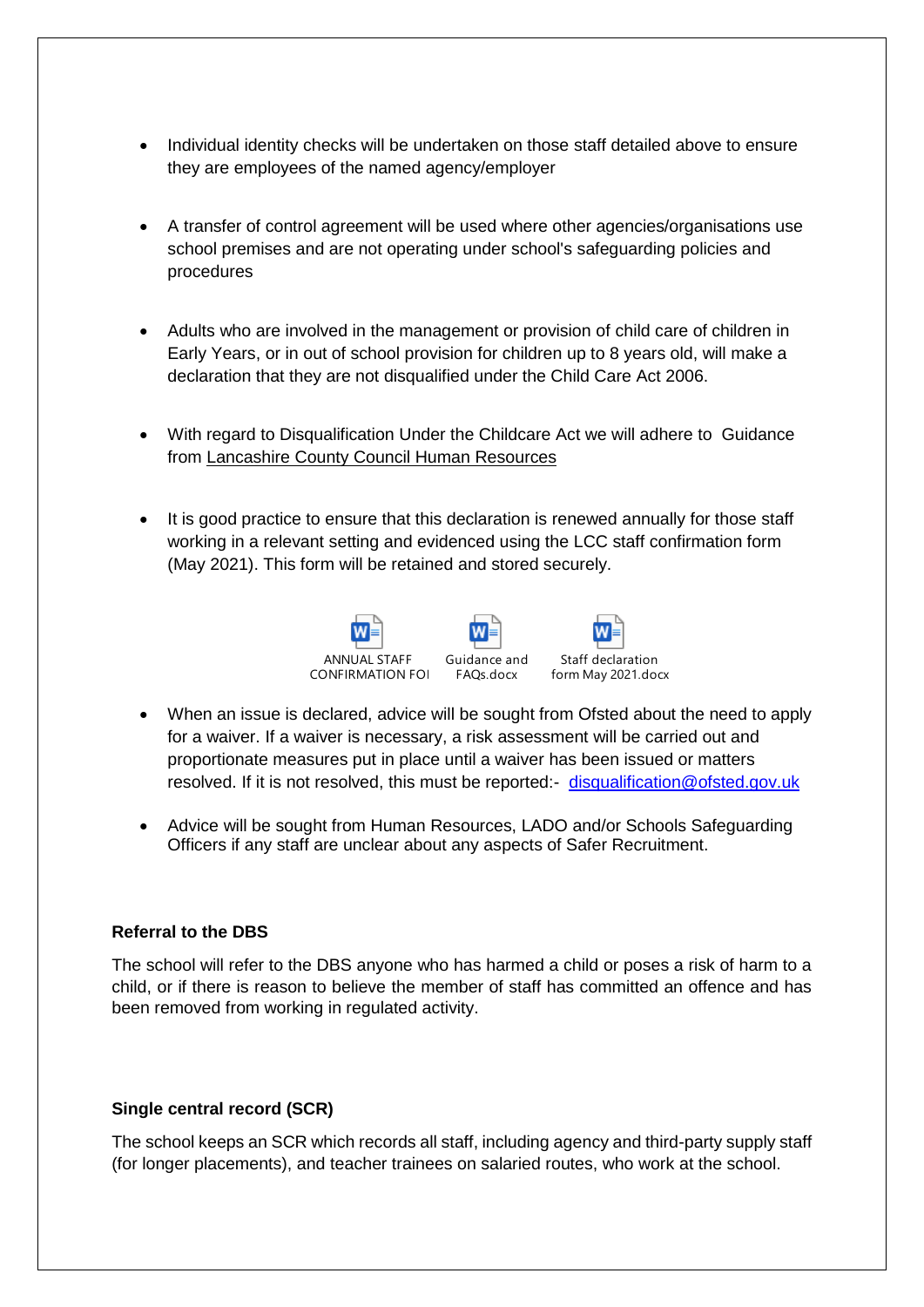All members of the governing body are also recorded on the SCR.

The following information is recorded on the SCR:

- An identity check
- A barred list check
- An enhanced DBS check
- A prohibition from teaching check
- A check of professional qualifications, where required
- A check to determine the individual's right to work in the UK
- Additional checks for those who have lived or worked outside of the UK
- Any other information deemed relevant.

If any checks have been conducted for volunteers or Governors, these may also be recorded on the SCR. If risk assessments are conducted to assess whether a volunteer should be subject to an enhanced DBS check, the risk assessment will be recorded.

The details of an individual will be removed from the SCR once they no longer work at the school.

#### **33. Review**

This Policy is subject to ongoing review; however, will be reviewed no later than September 2022.

| <b>Key Contacts, Roles and Training</b>                     |                                                     |              |                                                                                                                     |  |
|-------------------------------------------------------------|-----------------------------------------------------|--------------|---------------------------------------------------------------------------------------------------------------------|--|
|                                                             |                                                     |              |                                                                                                                     |  |
| Designated Safeguarding<br>Lead / Headteacher               | Joanne Geldard                                      |              | <b>DSL Training 20.1.2022</b><br>Prevent Training December<br>2019<br>Annual level 1 and level 2<br>training        |  |
| Deputy DSL (s)                                              | Linsey Hankin<br>Lorna Watson<br>Angela Braithwaite |              | <b>DSL Training 20.1.2022</b><br><b>Prevent Training December</b><br>2019<br>Annual level 1 and level 2<br>training |  |
| <b>Chair of Governors</b>                                   | Greg Adam                                           |              | March $2019 -$ to be updated<br>March 2022                                                                          |  |
| <b>Prevent Lead</b>                                         | Joanne Geldard                                      |              | December 2019                                                                                                       |  |
|                                                             |                                                     |              |                                                                                                                     |  |
| <b>LCC School Safeguarding Officers</b><br>Victoria Wallace |                                                     | 01772 531196 | school.safeguarding@lancashire.gov.uk                                                                               |  |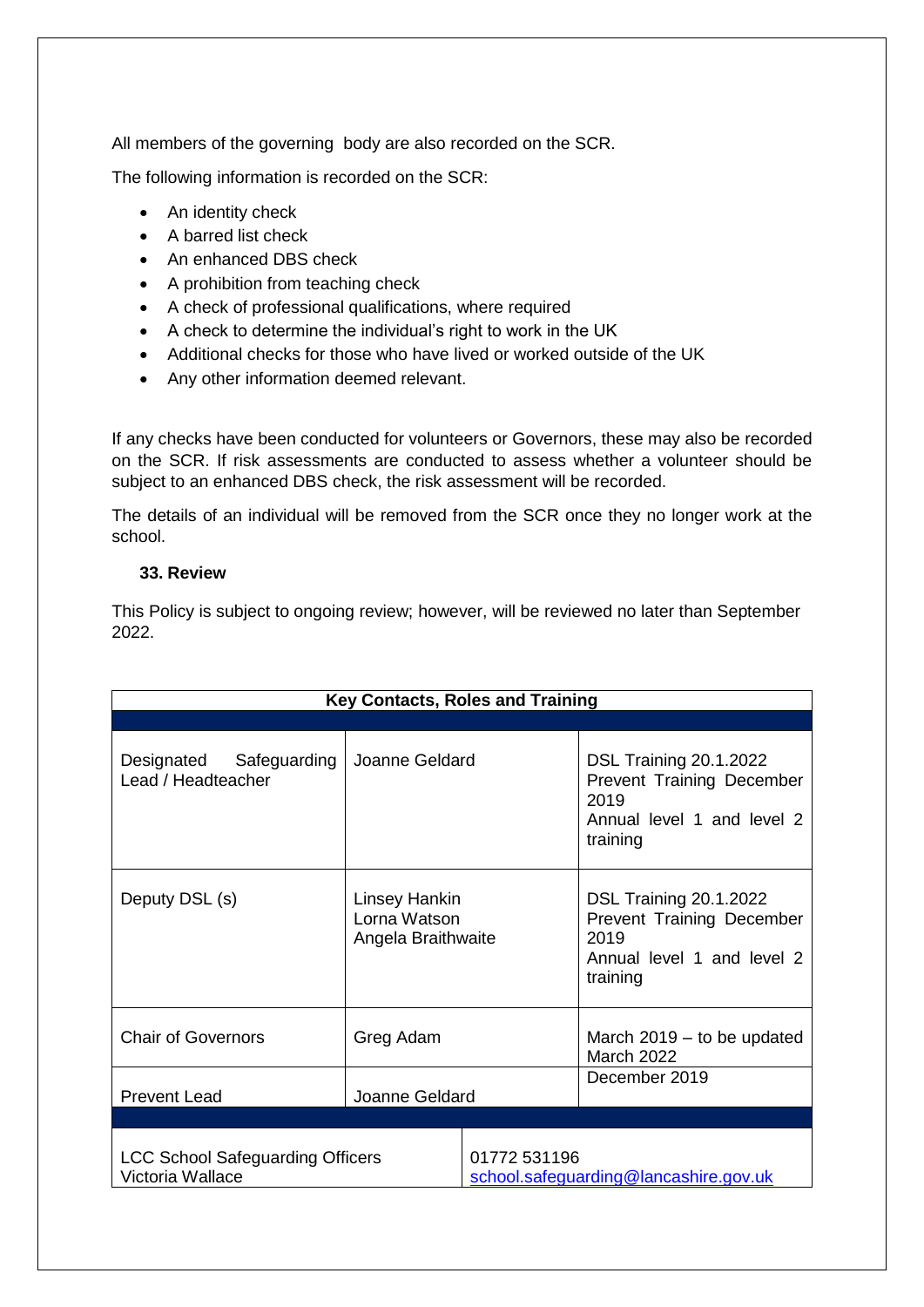| <b>LCC MASH Education Officers</b><br>Matt Chipchase & Jennifer Ashton           | Jennifer Ashton 01772 531643<br>jennifer.ashton@lancashire.gov.uk<br>Matt Chipchase 01254 220989<br>matt.chipchase@lancashire.gov.uk |
|----------------------------------------------------------------------------------|--------------------------------------------------------------------------------------------------------------------------------------|
| LADO – Local Authority Designated Officer<br>Tim Booth, Donna Green & Shane Penn | 01772 536694<br>LADO.admin@lancashire.gov.uk                                                                                         |
| MASH - Multi-Agency Safeguarding Hub                                             | 0300 123 6720<br>0300 123 6722 between 5.00pm - 8.00am                                                                               |
|                                                                                  |                                                                                                                                      |

Review date: August 2022